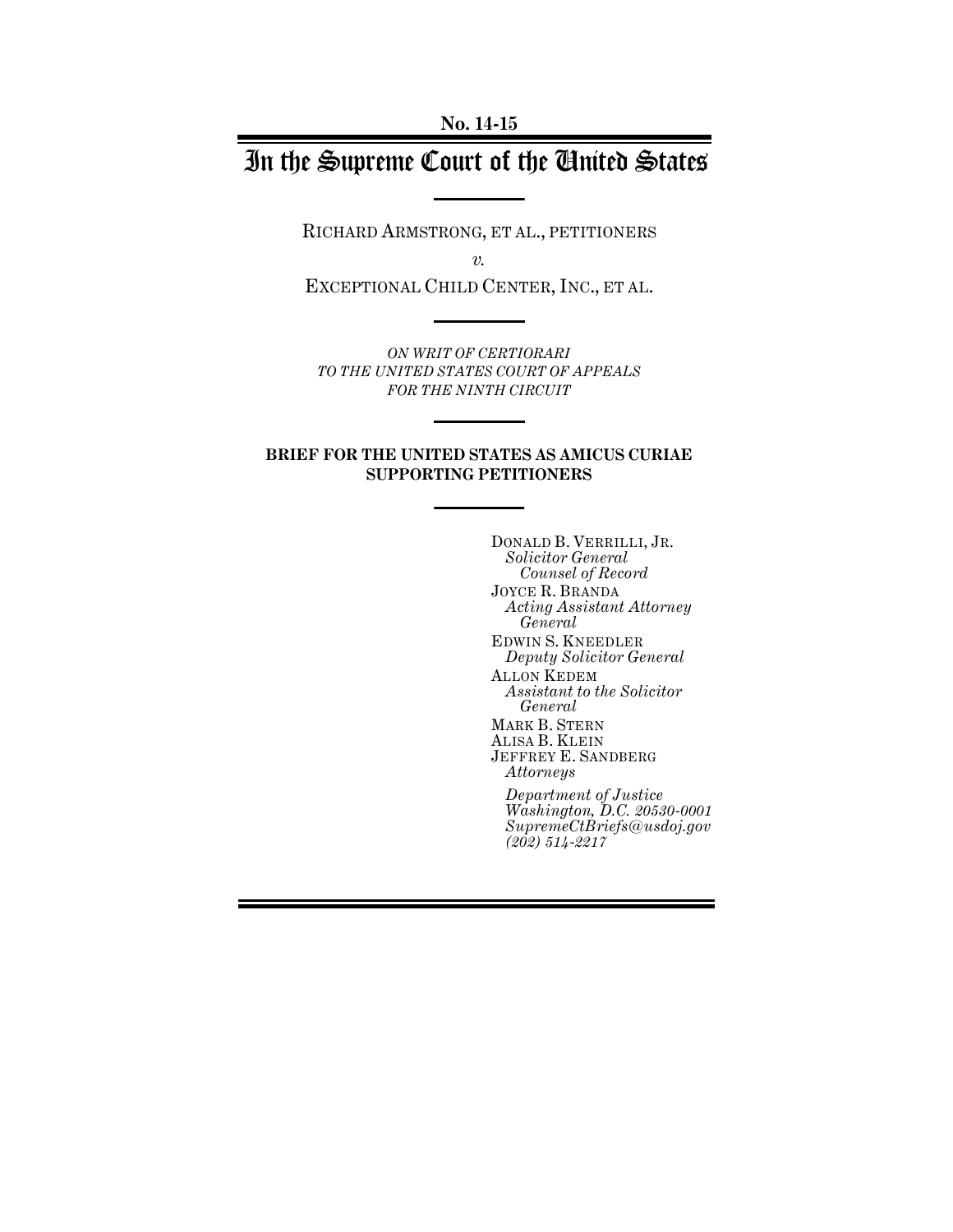#### **QUESTION PRESENTED**

Under 42 U.S.C. 1396a(a)(30)(A), a State's plan for medical assistance under the Medicaid Act must "provide such methods and procedures relating to the utilization of, and the payment for, care and services available under the plan  $* * * *$  as may be necessary \* \* \* to assure that payments are consistent with efficiency, economy, and quality of care and are sufficient to enlist enough providers so that care and services are available under the plan at least to the extent that such care and services are available to the general population in the geographic area." The question presented is:

Whether Medicaid providers may maintain a cause of action under the Supremacy Clause to enforce Section  $1396a(a)(30)(A)$  by asserting that it preempts a State's allegedly inconsistent provider-reimbursement rates.

(I)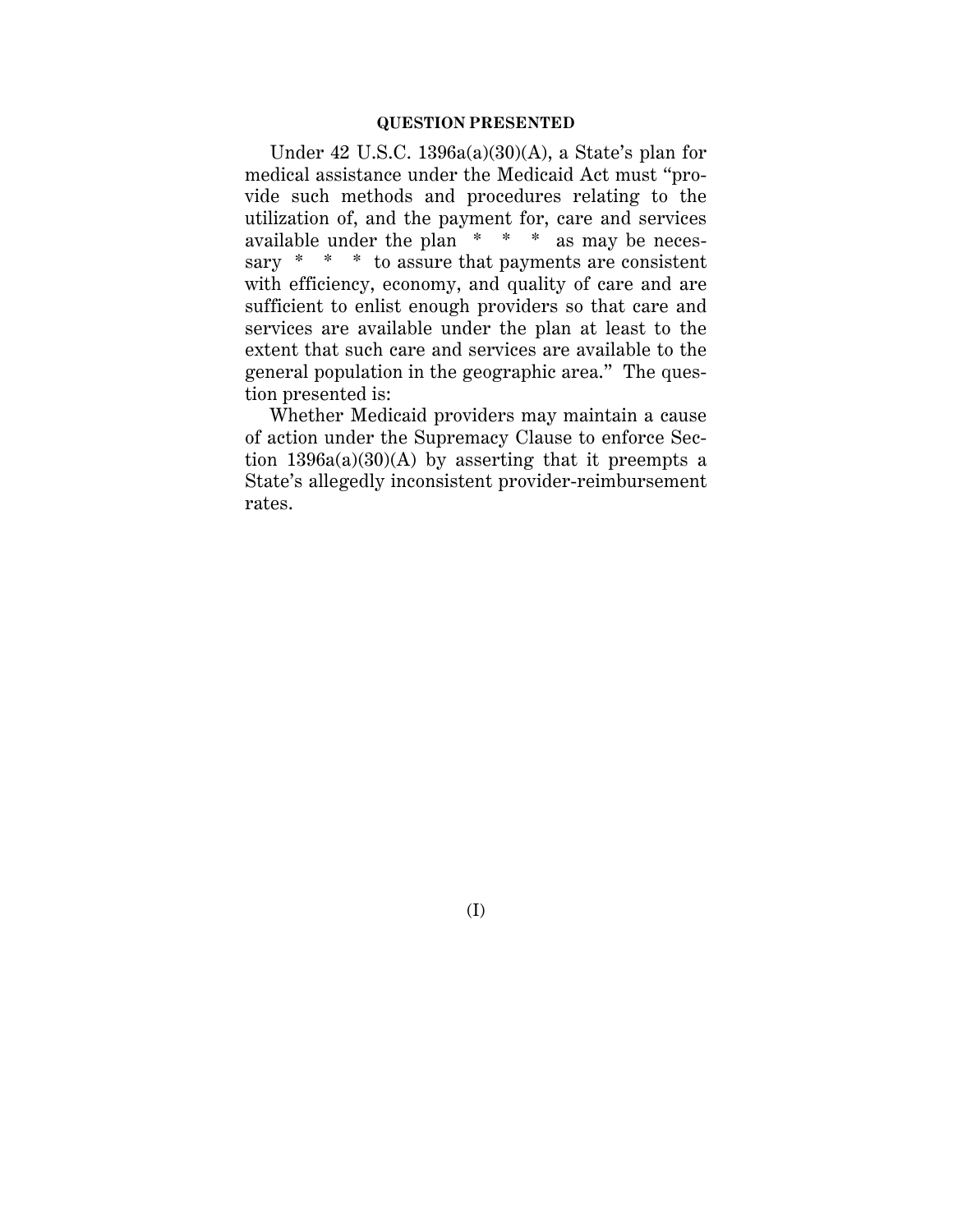# **TABLE OF CONTENTS**

Page

| Argument:                                                  |
|------------------------------------------------------------|
| Medicaid providers cannot maintain a cause of action       |
| under the Supremacy Clause to enforce Section 30(A)        |
| against state officials<br>-10                             |
| No federal statute provides a cause of action to<br>A.     |
|                                                            |
| This Court has never squarely decided if or when a<br>В.   |
| nonstatutory cause of action for equitable relief on       |
| preemption grounds should be recognized under the          |
| Supremacy Clause or otherwise, although it has             |
| entertained injunctive actions raising preemption          |
|                                                            |
| The creation of a private cause of action to enforce<br>C. |
| Section $30(A)$ against state officials under the          |
| Supremacy Clause would not be appropriate<br>.21           |
| 34                                                         |

# **TABLE OF AUTHORITIES**

## Cases:

| Alexander v. Sandoval, 532 U.S. 275 (2001)20, 28 |
|--------------------------------------------------|
|                                                  |
|                                                  |
|                                                  |
|                                                  |
|                                                  |
|                                                  |
|                                                  |
|                                                  |
|                                                  |

# (III)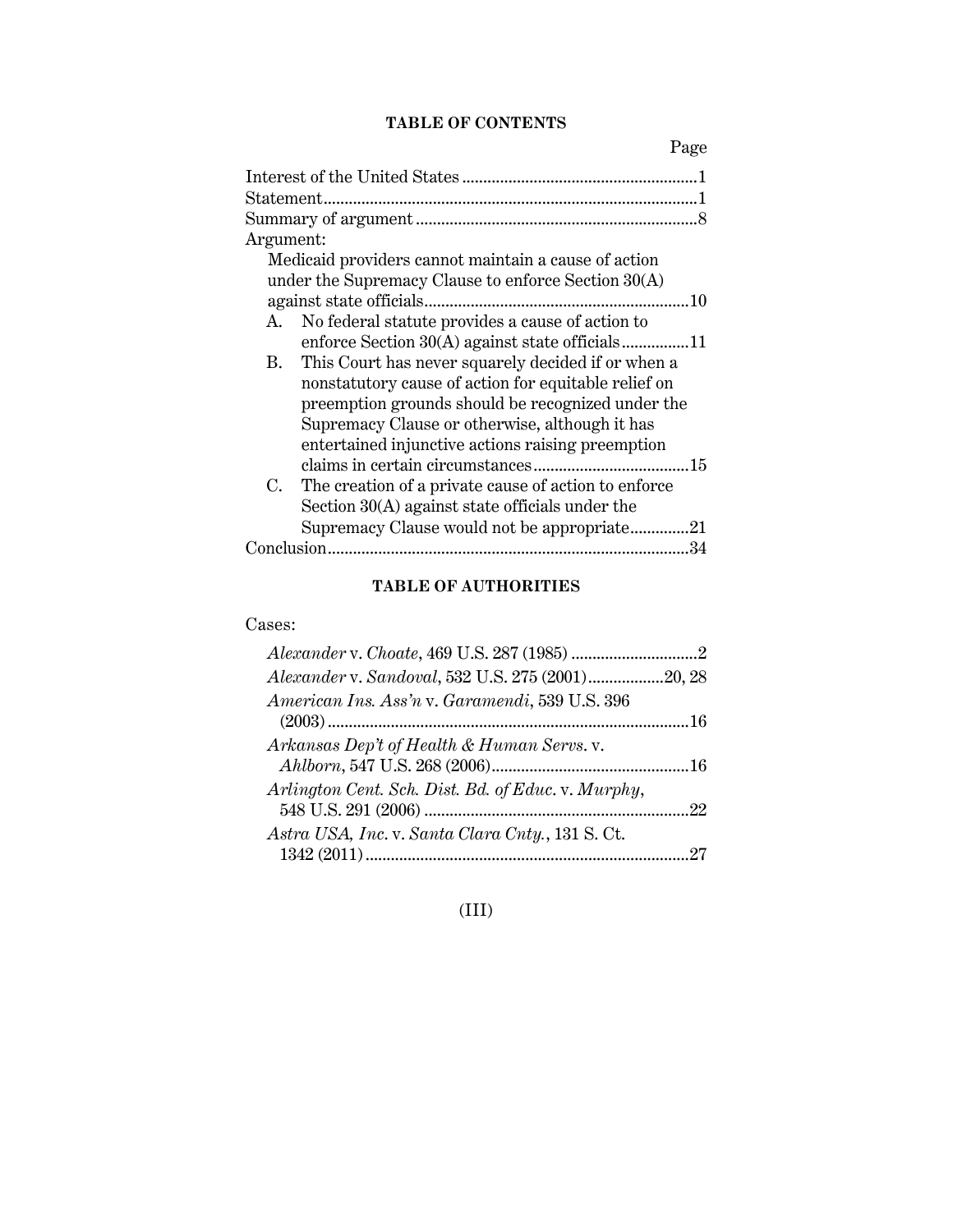| Cases-Continued:<br>Page                                                                                         |
|------------------------------------------------------------------------------------------------------------------|
|                                                                                                                  |
| Bennett v. Kentucky Dep't of Educ., 470 U.S. 656<br>22                                                           |
| Blessing v. Freestone, 520 U.S. 329 (1997) 11, 13, 28                                                            |
|                                                                                                                  |
|                                                                                                                  |
| California Dep't of Human Res. Dev. v. Java,                                                                     |
| Chapman v. Houston Welfare Rights Org.,                                                                          |
| City of Burbank v. Lockheed Air Terminal, Inc.,                                                                  |
| Dennis v. Higgins, 498 U.S. 439 (1991)19, 24                                                                     |
| Douglas v. Independent Living Ctr. of S. Cal., Inc.,                                                             |
| Edelman v. Jordan, 415 U.S. 651 (1974)26, 29                                                                     |
| Equal Access for El Paso, Inc. v. Hawkins, 509 F.3d<br>697 (5th Cir. 2007), cert. denied, 555 U.S. 811 (2008) 11 |
|                                                                                                                  |
| Florida Lime & Avocado Growers, Inc. v. Paul,                                                                    |
|                                                                                                                  |
| Gade v. National Solid Wastes Mgmt. Ass'n,<br>32                                                                 |
| German Alliance Ins. Co. v. Home Water Supply                                                                    |
| Golden State Transit Corp. v. City of L.A.,                                                                      |
|                                                                                                                  |
| Gonzaga Univ. v. Doe, 536 U.S. 273                                                                               |
| Independent Living Ctr. of S. Cal., Inc. v. Shewry,                                                              |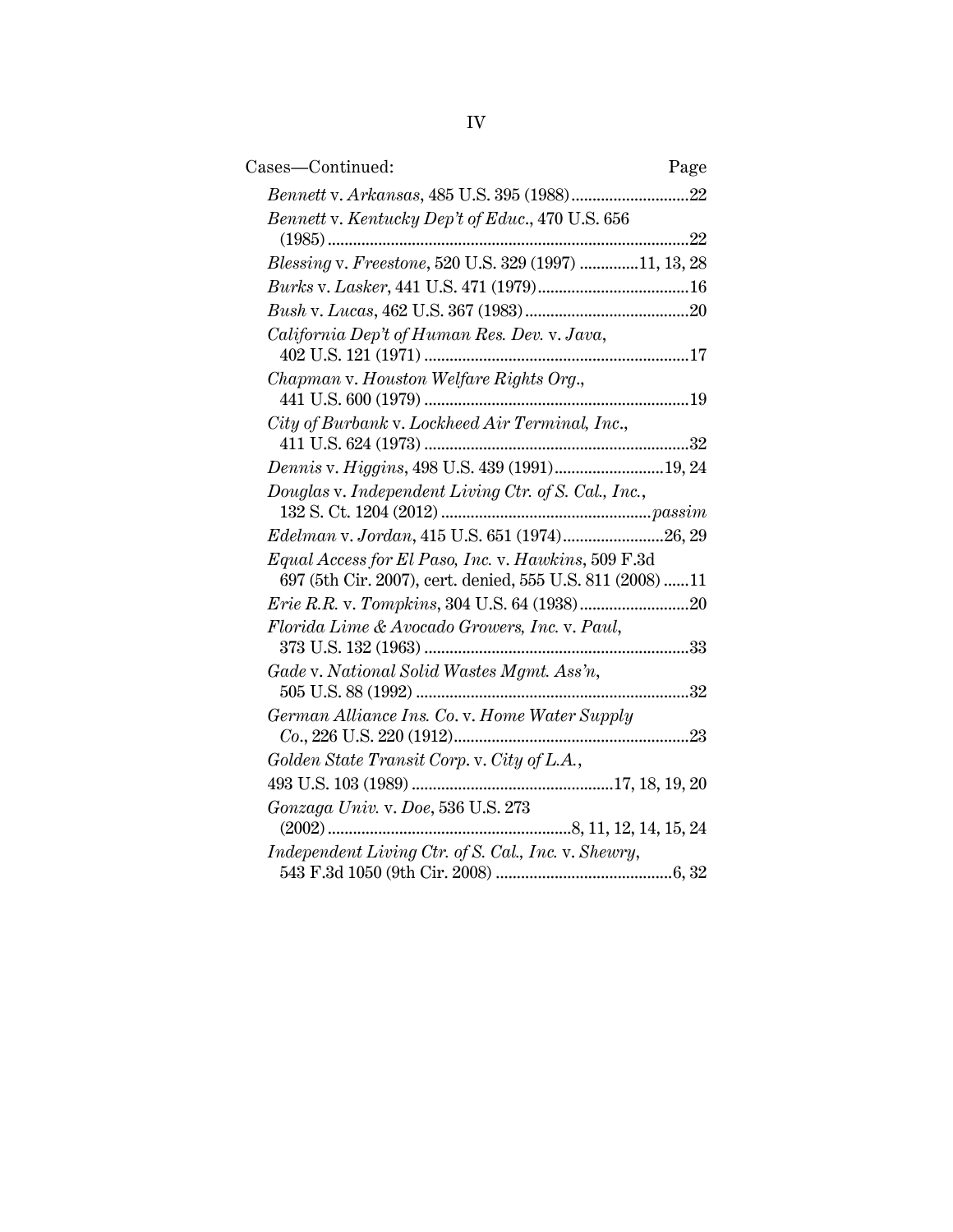| Cases-Continued:                                                                                                                                         | Page |
|----------------------------------------------------------------------------------------------------------------------------------------------------------|------|
| Kiobel v. Royal Dutch Petroleum Co., 133 S. Ct. 1659                                                                                                     |      |
| Long Term Care Pharmacy Alliance v. Ferguson,                                                                                                            |      |
| Lorillard Tobacco Co. v. Reilly, 533 U.S. 525 (2001)33                                                                                                   |      |
| Love v. Foster, 90 F.3d 1026 (5th Cir. 1996), aff'd,                                                                                                     |      |
| Maine v. Thiboutot, 448 U.S. 1 (1980)14, 25, 26                                                                                                          |      |
| Managed Pharmacy Care v. Sebelius, 716 F.3d 1235<br>(2013), cert. denied, 134 S. Ct. 900, and 134 S. Ct.                                                 |      |
|                                                                                                                                                          |      |
| Mandy R. v. Owens, 464 F.3d 1139 (10th Cir. 2006),                                                                                                       |      |
| National Fed'n of Indep. Bus. v. Sebelius, 132 S. Ct.                                                                                                    |      |
| National Foreign Trade Council v. Baker,<br>26 F. Supp. 2d 287 (D. Mass. 1998), aff'd,                                                                   |      |
|                                                                                                                                                          |      |
| New York Ass'n of Homes & Servs. for the Aging v.                                                                                                        |      |
|                                                                                                                                                          |      |
| Orthopedic Hosp. v. Belshe, 103 F.3d 1491 (9th Cir.                                                                                                      |      |
| Pacific Gas & Elec. Co. v. State Energy Res. Conser-<br>vation & Dev. Comm'n, 461 U.S. 190 (1983)33                                                      |      |
| Pediatric Specialty Care, Inc. v. Arkansas Dep't of<br>Human Servs., 443 F.3d 1005 (8th Cir. 2006),<br>cert. granted, judgment vacated in part, 551 U.S. |      |
| Pennhurst State Sch. & Hosp. v. Halderman,                                                                                                               |      |
|                                                                                                                                                          |      |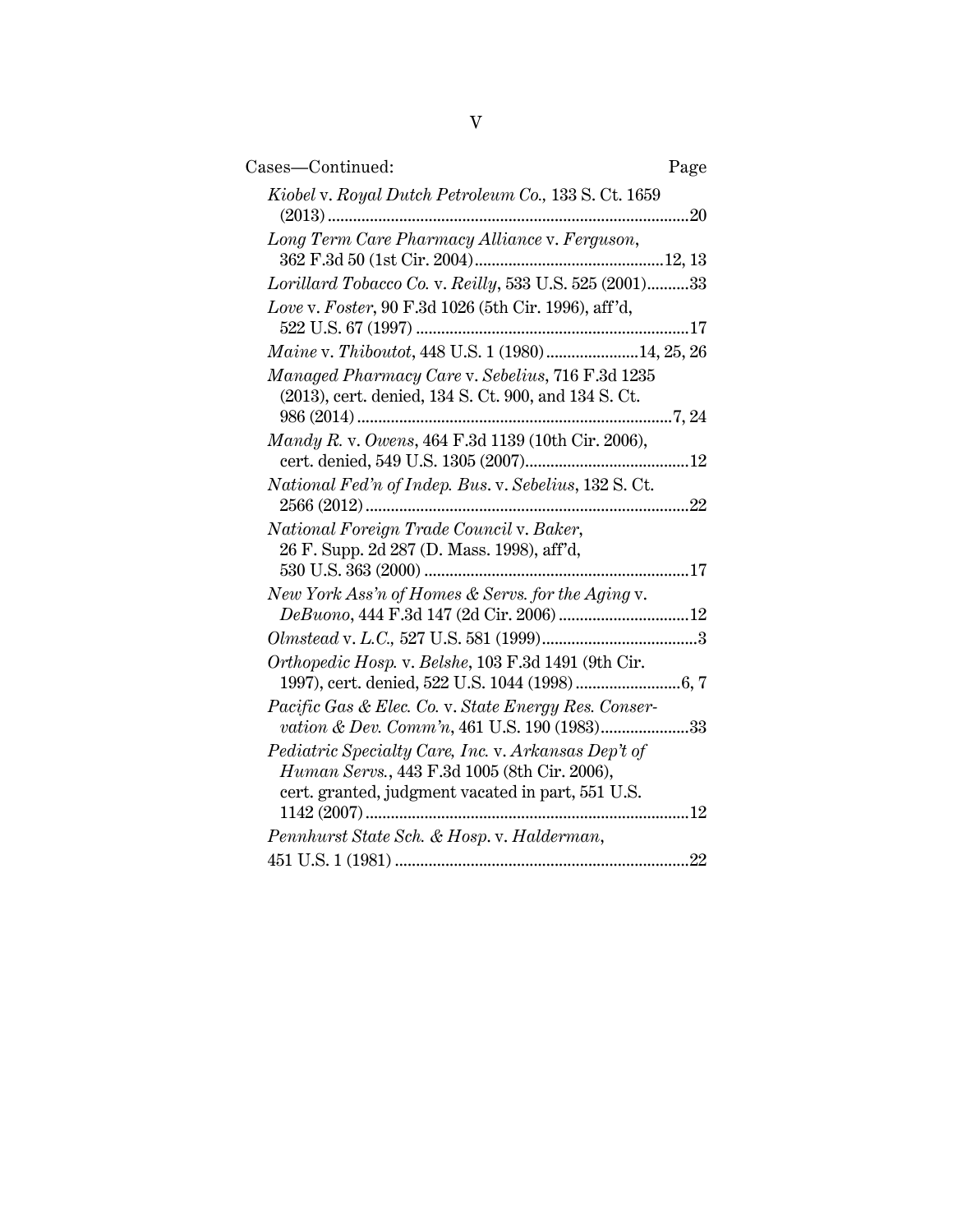| Cases-Continued:<br>Page                                     |
|--------------------------------------------------------------|
| Philpott v. Essex Cnty. Welfare Bd., 409 U.S. 413<br>22<br>. |
| Pharmaceutical Research & Mfr. of Am. v.                     |
|                                                              |
| Pharmaceutical Research & Mfr. of Am. v.                     |
|                                                              |
| Planned Parenthood of Kansas & Mid-Missouri v.               |
|                                                              |
|                                                              |
| Ray v. Atlantic Richfield Co., 435 U.S. 151 (1978)32         |
| Rosado v. Wyman, 414 F.2d 170 (2d Cir. 1969), rev'd,         |
| Rowe v. New Hampshire Motor Transp. Ass'n,                   |
| Sanchez v. Johnson, 416 F.3d 1051 (9th Cir.                  |
| Shaw v. Delta Air Lines, Inc., 463 U.S. 85 (1983) 7, 16      |
| Sosa v. Alvarez-Machain, 542 U.S. 692 (2004) 20              |
| Steel Co. v. Citizens for a Better Env't, 523 U.S. 83        |
|                                                              |
| Suter v. Artist M., 503 U.S. 347 (1992)15, 27, 28, 29, 30    |
|                                                              |
|                                                              |
| Verizon Md. Inc. v. Public Serv. Comm'n,                     |
| Virginia Office for Prot. & Advocacy v. Stewart,             |
| Watters v. Wachovia Bank, N.A., 550 U.S. 1 (2007) 16         |
| Westside Mothers v. Olszewski, 454 F.3d 532                  |
|                                                              |
|                                                              |
|                                                              |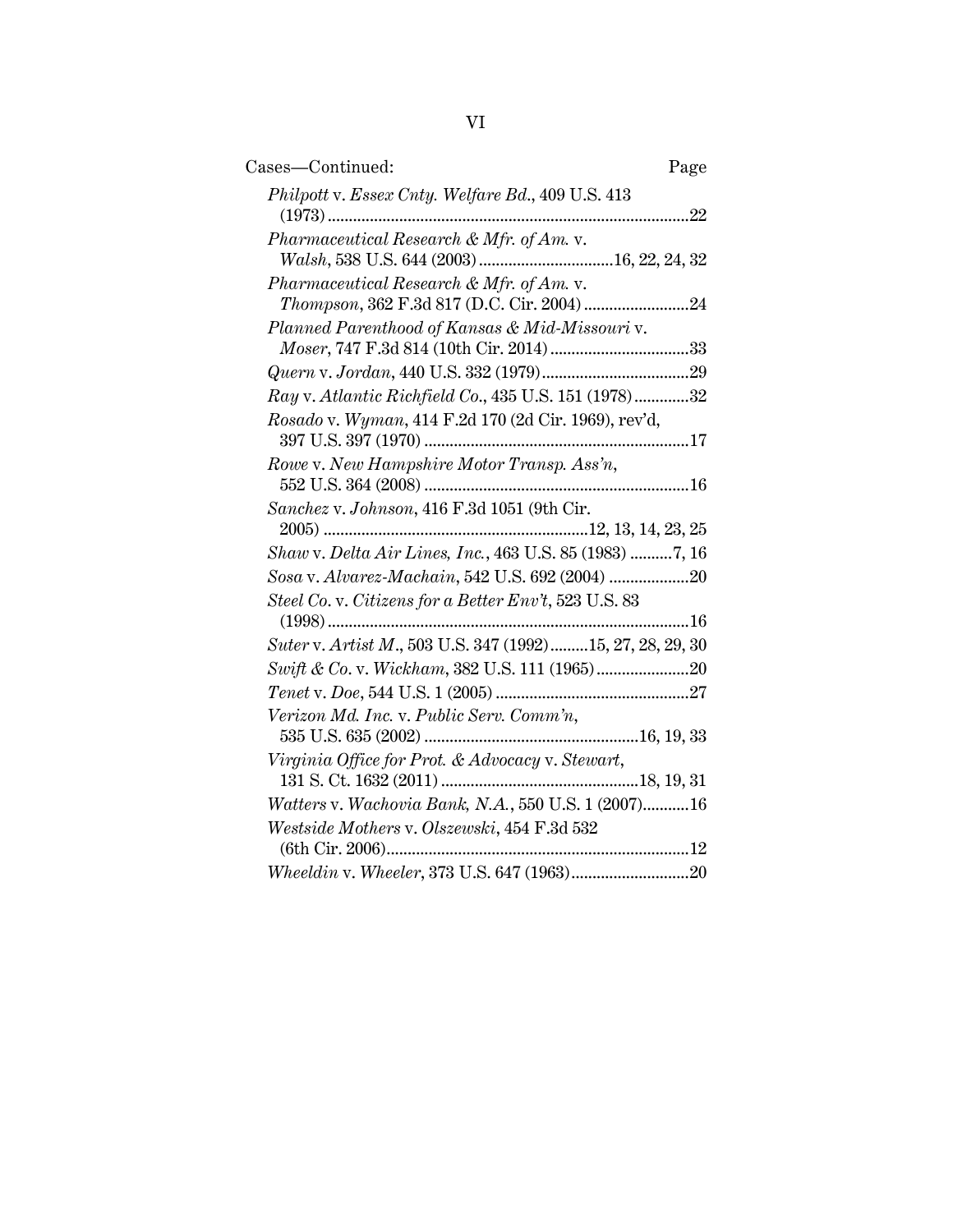| Cases-Continued:                                                                         | Page |
|------------------------------------------------------------------------------------------|------|
| Wilder v. Virginia Hosp. Ass'n, 496 U.S. 498                                             |      |
| Will v. Michigan Dep't of State Police, 491 U.S. 58                                      |      |
| Young, Ex parte, 209 U.S. 123 (1908) 17, 18                                              |      |
| Constitution, statutes, regulations and rule:                                            |      |
| U.S. Const:                                                                              |      |
| Art. I, § 8:                                                                             |      |
|                                                                                          |      |
|                                                                                          |      |
|                                                                                          |      |
|                                                                                          |      |
| Balanced Budget Act of 1997, Pub. L. No. 105-33,<br>§ 4711, 111 Stat. 507-508 (42 U.S.C. |      |
|                                                                                          |      |
| Medicaid Act, 42 U.S.C. 1396 et seq.:                                                    |      |
|                                                                                          |      |
|                                                                                          |      |
|                                                                                          |      |
|                                                                                          |      |
|                                                                                          |      |
|                                                                                          |      |

42 U.S.C. 1396c....................................................................3 42 U.S.C. 1396n(c)...............................................................3 42 U.S.C. 1396n(c)(4)(B).....................................................3 42 U.S.C. 1396n(c)(5) ..........................................................3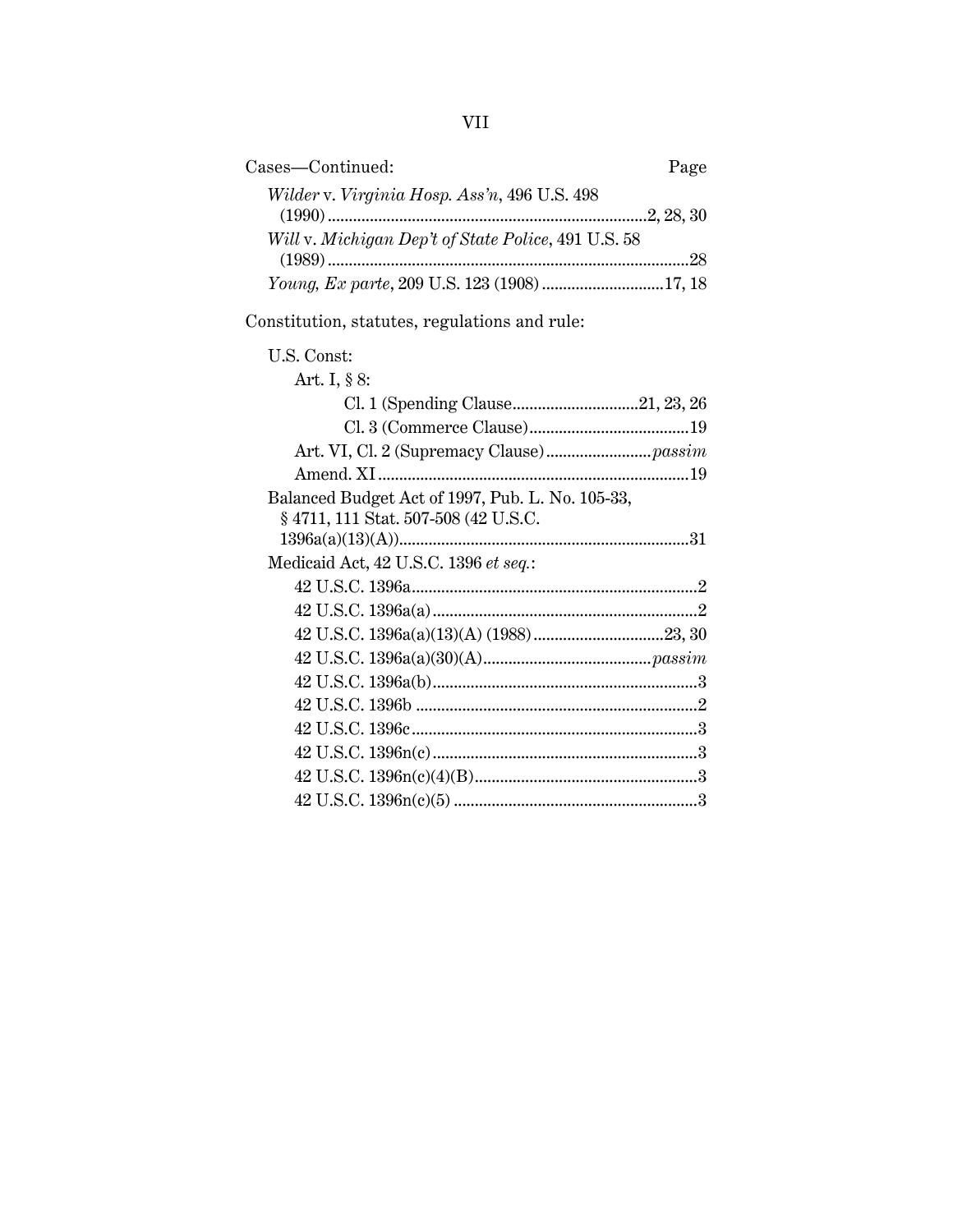| Statutes, regulations and rule-Continued: | Page |
|-------------------------------------------|------|
|                                           |      |
| Tit. XIX:                                 |      |
|                                           |      |
|                                           |      |
|                                           |      |
|                                           |      |
|                                           |      |
|                                           |      |
|                                           |      |
|                                           |      |
|                                           |      |
| Idaho Code Ann. (2006):                   |      |
|                                           |      |
|                                           |      |
| 42 C.F.R.:                                |      |
|                                           |      |
|                                           |      |
|                                           |      |
|                                           |      |
|                                           |      |
|                                           |      |
|                                           |      |
|                                           |      |
|                                           |      |
|                                           |      |
|                                           |      |
|                                           |      |
|                                           |      |
|                                           |      |
|                                           |      |
|                                           |      |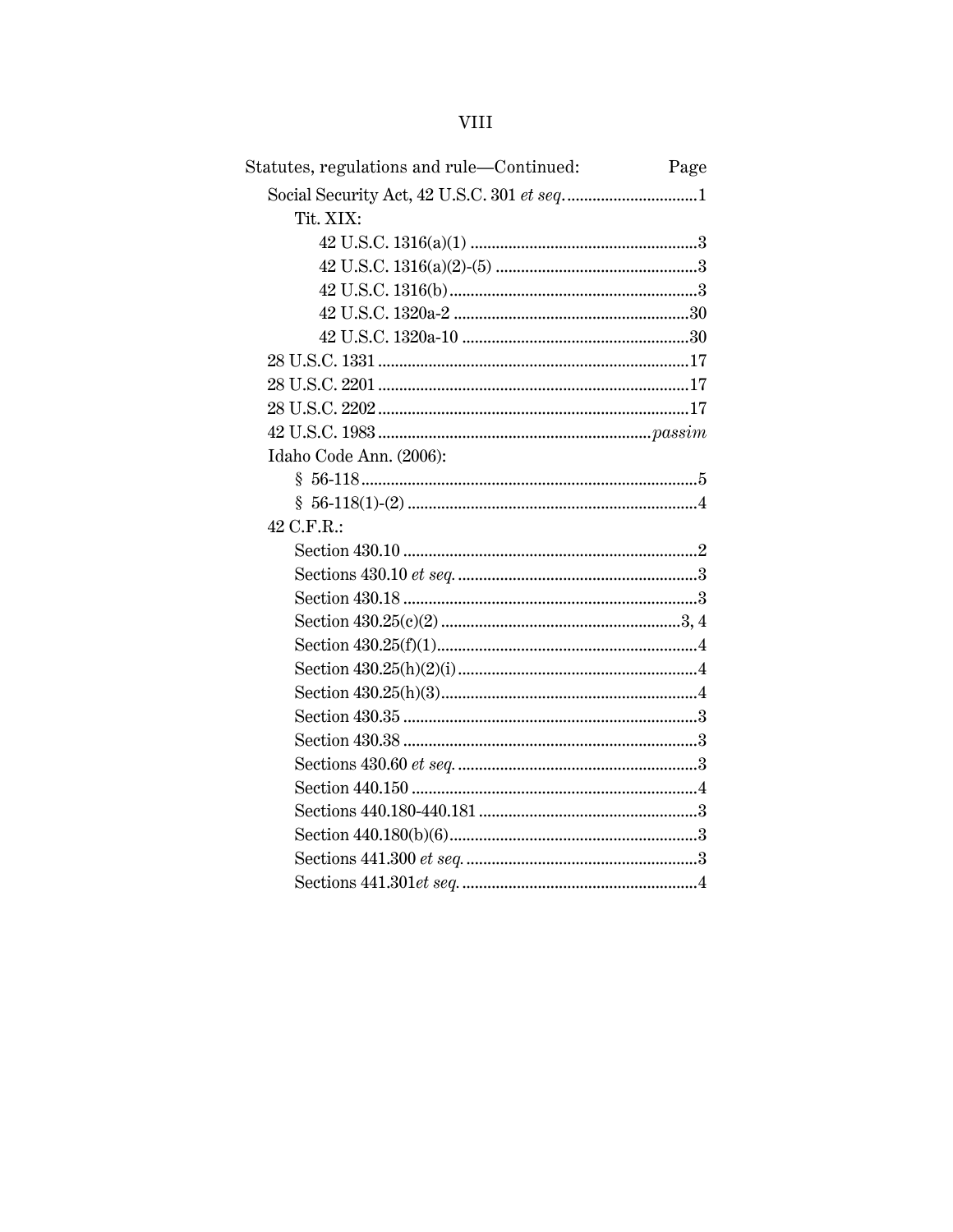| Regulations-Continued: | Page |
|------------------------|------|
|                        |      |
|                        |      |
|                        |      |
|                        |      |
|                        |      |
|                        |      |

# Miscellaneous:

| 1 C.L. Bates, Federal Equity Procedure (1901) 19       |         |
|--------------------------------------------------------|---------|
| 76 Fed. Reg. (May 6, 2011):                            |         |
|                                                        |         |
|                                                        |         |
|                                                        |         |
| Governors' Proposal on Welfare and Medicaid:           |         |
| Hearings Before the Senate Comm. on Finance,           |         |
|                                                        |         |
| H.R. Conf. Rep. No. 761, 103d Cong., 2d Sess. (1994)30 |         |
| John Harrison, Ex Parte Young, 60 Stan. L. Rev. 989    |         |
|                                                        | $.18\,$ |
| 9 John E. Murray, Jr., Corbin on Contracts             |         |
|                                                        | 23      |
| 4 John Norton Pomeroy, Jr., Equity Jurisprudence       |         |
|                                                        | 18      |
|                                                        | 22      |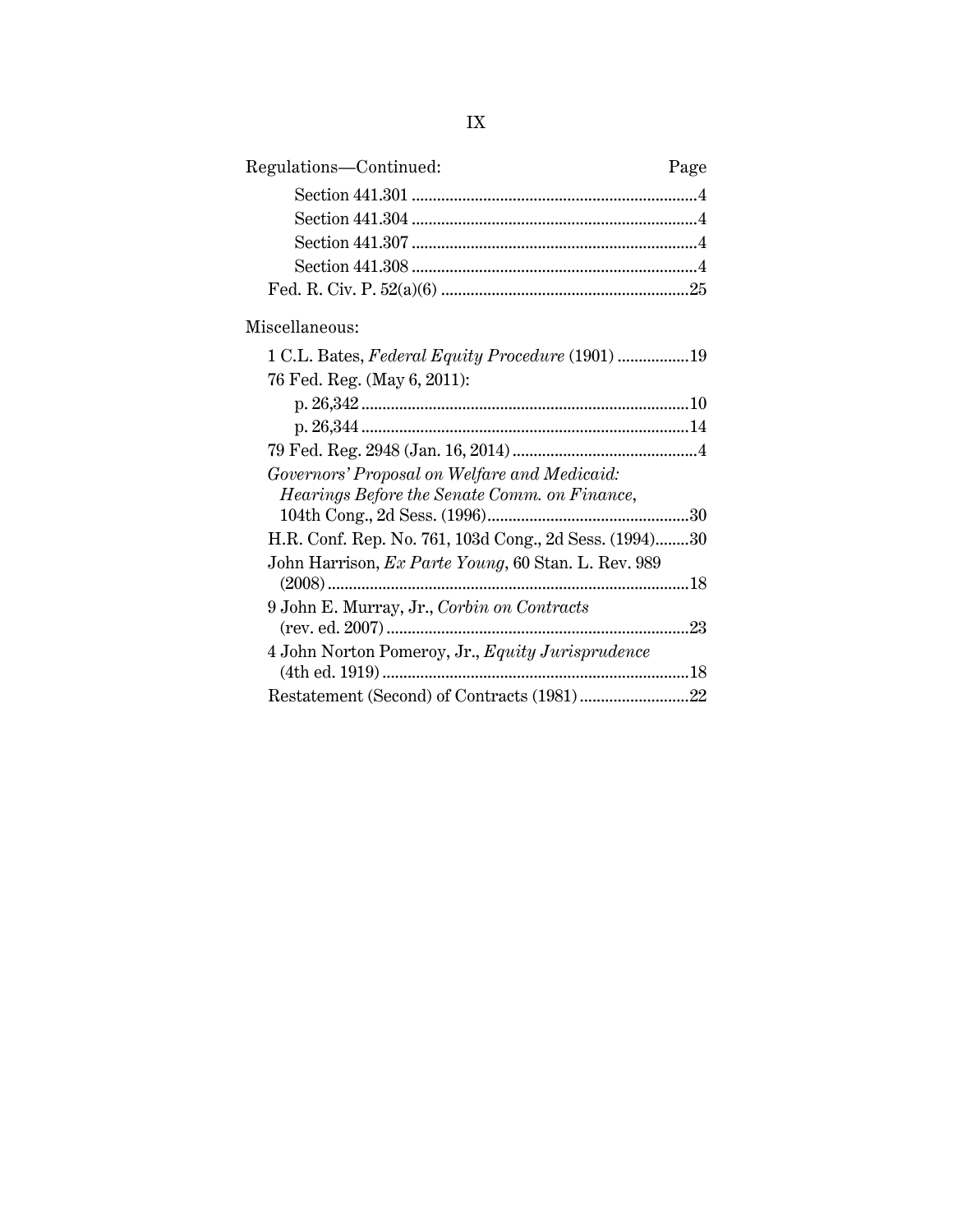# In the Supreme Court of the United States

No. 14-15

RICHARD ARMSTRONG, ET AL., PETITIONERS

*v.*

EXCEPTIONAL CHILD CENTER, INC., ET AL.

*ON WRIT OF CERTIORARI TO THE UNITED STATES COURT OF APPEALS FOR THE NINTH CIRCUIT* 

#### **BRIEF FOR THE UNITED STATES AS AMICUS CURIAE SUPPORTING PETITIONERS**

#### **INTEREST OF THE UNITED STATES**

This case concerns whether Medicaid providers can bring a federal cause of action directly under the Supremacy Clause to enjoin state Medicaid reimbursement rates as inconsistent with 42 U.S.C.  $1396a(a)(30)(A)$ . The United States participated as *amicus curiae* in *Douglas* v. *Independent Living Center of Southern California, Inc.*, Nos. 09-958, 09- 1158, and 10-283, in which the same question was presented, but the Court ultimately vacated and remanded on other grounds. 132 S. Ct. 1204 (2012).

#### **STATEMENT**

1. a. The Medicaid program, established in 1965 by Title XIX of the Social Security Act (SSA), 42 U.S.C. 1396 *et seq.*, is a cooperative federal-state program to provide medical care to needy individuals.

(1)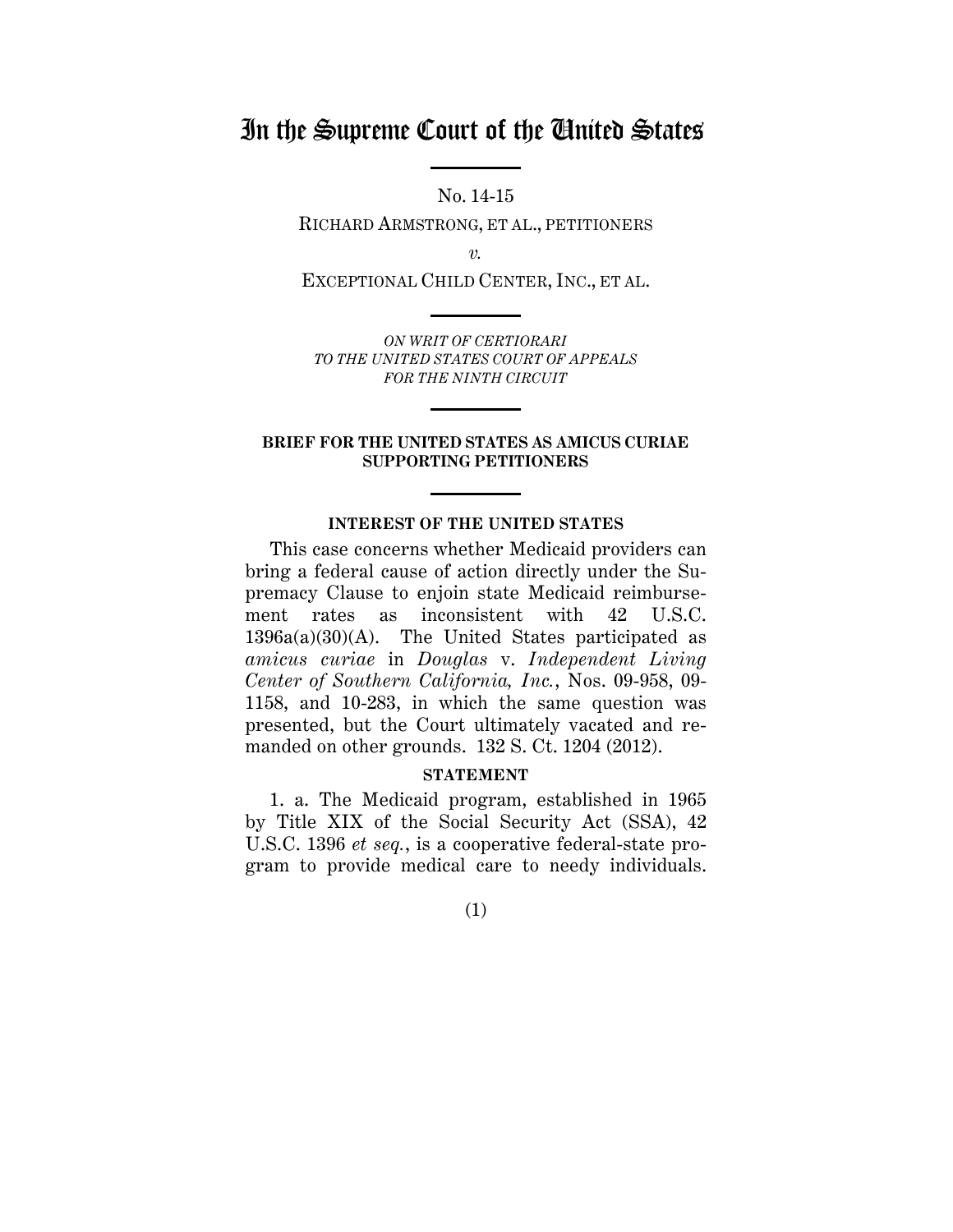*Douglas* v. *Indep. Living Ctr. of S. Cal., Inc.*, 132 S. Ct. 1204, 1208 (2012); *Wilder* v. *Virginia Hosp. Ass'n*, 496 U.S. 498, 502 (1990). Medical providers who furnish services under Medicaid receive payment directly from the States, and the federal government in turn reimburses States for a fixed percentage of the expenses that they incur on behalf of Medicaid-eligible individuals. 42 U.S.C. 1396b. State participation in Medicaid is voluntary, but those States that elect to participate must comply with requirements imposed by the Medicaid Act and by the Secretary of Health and Human Services (HHS) in her administration of the Act. See 42 U.S.C. 1396a; *Douglas*, 132 S. Ct. at 1208; *Wilder*, 496 U.S. at 502. Within those limits, however, each State enjoys great flexibility in designing and administering its own program. *Alexander* v. *Choate*, 469 U.S. 287, 303 (1985).

To qualify for federal funds, participating States must submit to the Secretary, through the Centers for Medicare & Medicaid Services (CMS), a "plan for medical assistance" detailing the nature and scope of the State's Medicaid program and demonstrating its compliance with the Medicaid Act. 42 U.S.C. 1396a(a); 42 C.F.R. 430.10; *Wilder*, 496 U.S. at 502. Among other requirements, a State's plan must

provide such methods and procedures relating to the utilization of, and the payment for, care and services available under the plan \* \* \* as may be necessary to safeguard against unnecessary utilization of such care and services and to assure that payments are consistent with efficiency, economy, and quality of care and are sufficient to enlist enough providers so that care and services are available under the plan at least to the extent that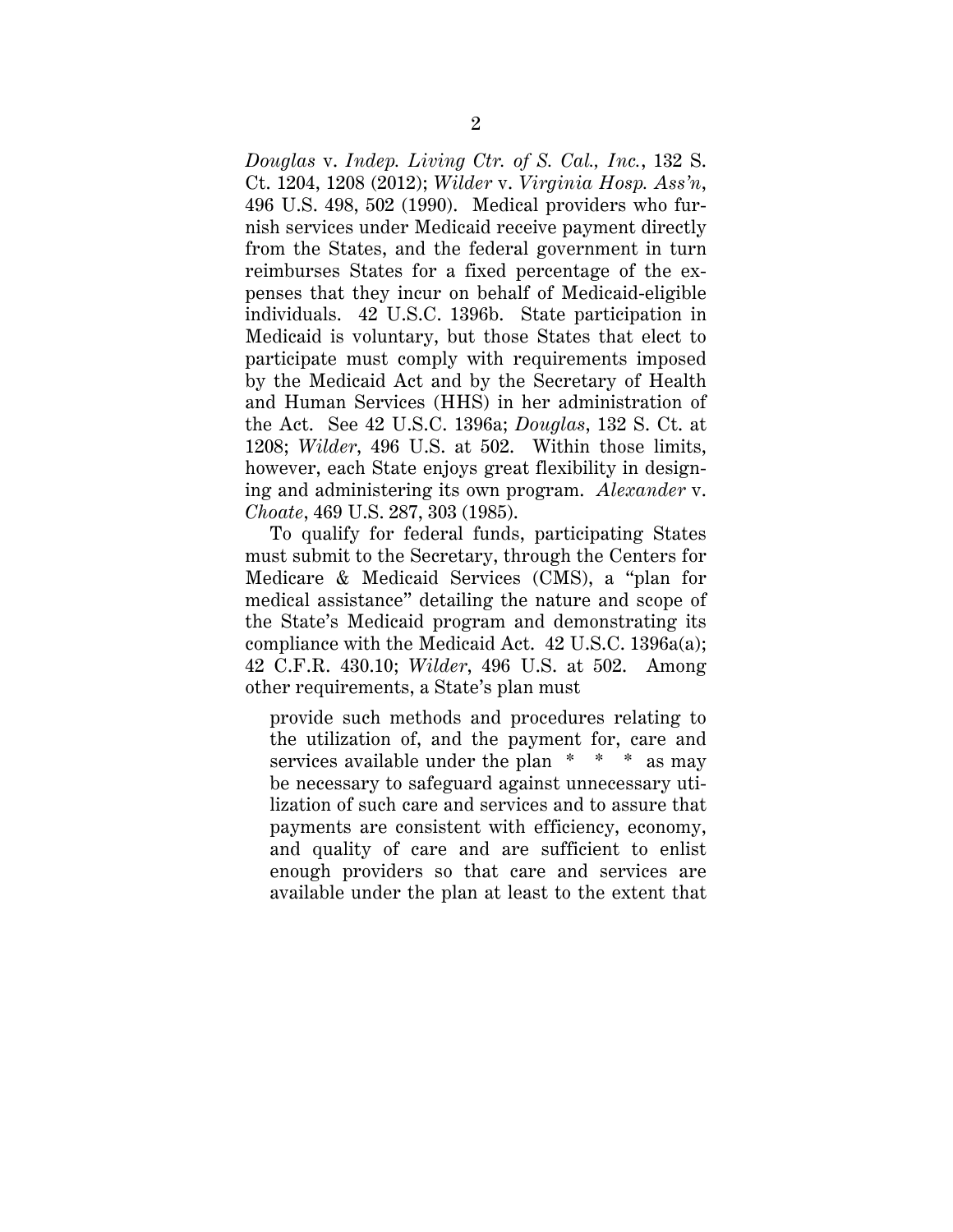such care and services are available to the general population in the geographic area.

42 U.S.C. 1396a(a)(30)(A) (Section 30(A)). The Secretary reviews the State's plan, and any subsequent amendment thereto, and determines whether it complies with statutory and regulatory requirements. 42 U.S.C. 1316(a)(1) and (b), 1396a(b); 42 C.F.R. 430.10 *et seq.* If the Secretary disapproves the plan or plan amendment, the State can seek reconsideration and, ultimately, judicial review in the court of appeals. See 42 U.S.C. 1316(a)(2)-(5) and (b); 42 C.F.R. 430.18, 430.38, 430.60 *et seq.* If the State does not act in compliance with an approved plan, the Secretary may initiate a compliance action and withhold federal funds. 42 U.S.C. 1396c; 42 C.F.R. 430.35.

b. Congress has enacted a "waiver" program permitting States to apply to CMS for permission to provide home or community-based services (HCBS) as part of the "medical assistance" furnished under a state plan. 42 U.S.C. 1396n(c); 42 C.F.R. 430.25(c)(2), 440.180-440.181, 441.300 *et seq.* The waiver program authorizes States to provide a range of services "to individuals who would otherwise require institutional care." *Olmstead* v. *L.C. ex rel. Zimring*, 527 U.S. 581, 601 n.12 (1999). Among other things, a State may obtain a waiver to provide residential "habilitation" services to qualifying beneficiaries if the State demonstrates that the cost of caring for those individuals in an HCBS program would not exceed the cost of institutional care. Pet. App. 17;  $42 \text{ U.S.C. } 1396n(c)(4)(B)$ and (5); 42 C.F.R. 440.180(b)(6). A waiver granted by CMS is provided for a three-year term and may be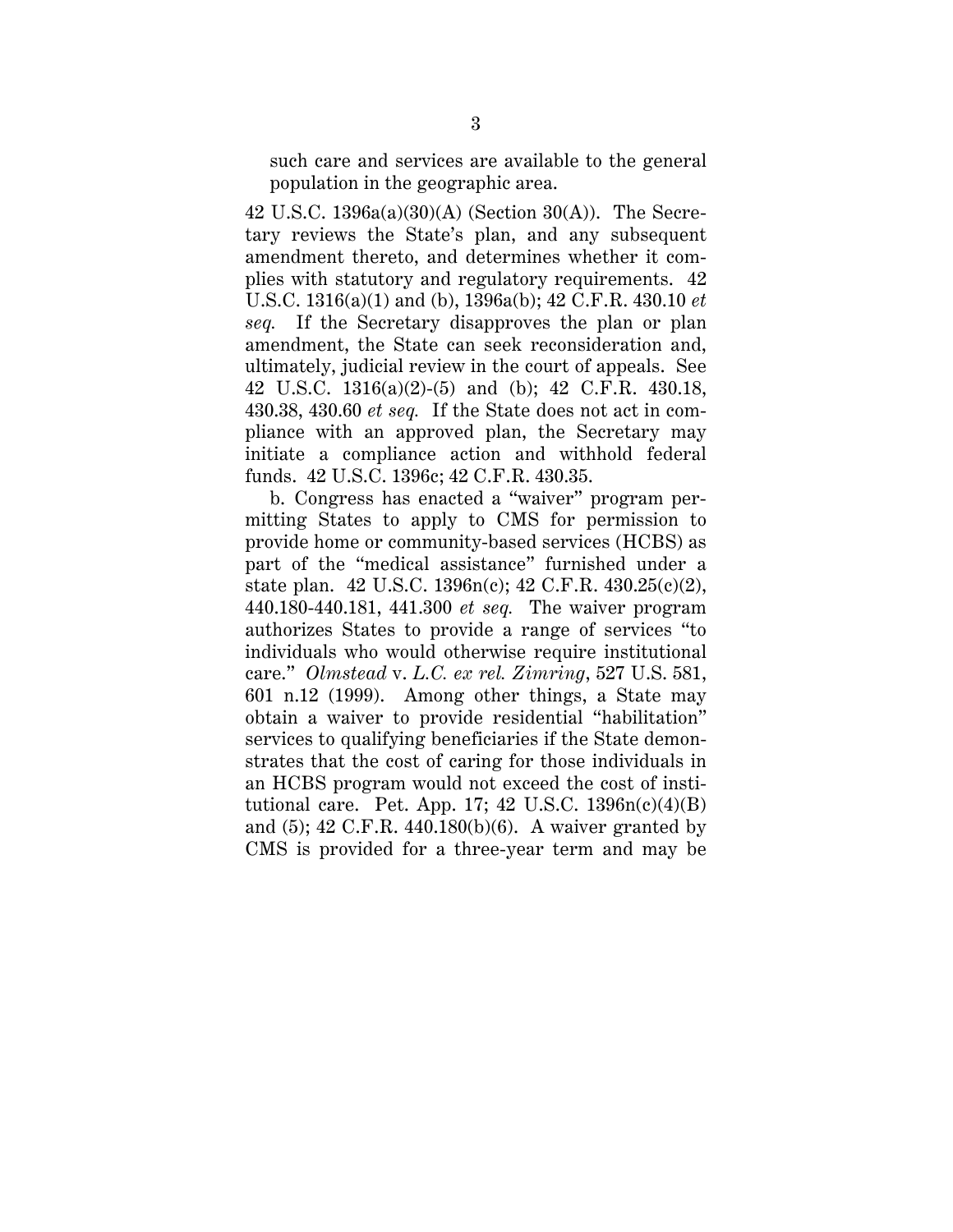renewed for five-year terms.  $42$  C.F.R.  $430.25(h)(2)(i)$ and (h)(3),  $441.304.<sup>1</sup>$  $441.304.<sup>1</sup>$  $441.304.<sup>1</sup>$ 

As with state plans, a State may amend its waiver program from time to time, subject to federal review and approval. 42 C.F.R. 430.25(f)(1). The State or CMS may terminate a waiver program at any time with 30 days' notice. 42 C.F.R. 441.307. If CMS decides to terminate a waiver, the State may request review of that decision under the same procedures applicable to the disallowance of a state plan or plan amendment. See 42 C.F.R. 441.308.

c. The State of Idaho has a CMS-approved HCBS waiver program to provide residential habilitation services to individuals with developmental disabilities. Pet. App. 17; cf. 42 C.F.R. 430.25(c)(2), 440.150, 441.301. The waiver program includes individually tailored support services, such as skills training, that are "designed to assist eligible participants to reside successfully in the community." Reply Br. App. 3-4.

In 2006, the State modified the reimbursement rates for services provided under its HCBS waiver program. Pet. App. 17. Thereafter, as required by state law, Idaho officials developed a revised payment rate methodology that considered the actual costs incurred by providers. *Id.* at 18; Reply Br. App. 5-6; see Idaho Code Ann. § 56-118(1)-(2) (2006) (requiring a "methodology for reviewing and determining reimbursement rates to private businesses providing \* \* \* residential habilitation agency services" that

<span id="page-12-0"></span> $1$  CMS recently issued a final rule amending in certain respects the procedures and requirements for obtaining or renewing an HCBS waiver. 79 Fed. Reg. 2948 (Jan. 16, 2014) (amending 42 C.F.R. 441.301 *et seq.*). Those changes do not bear upon the issues in this case.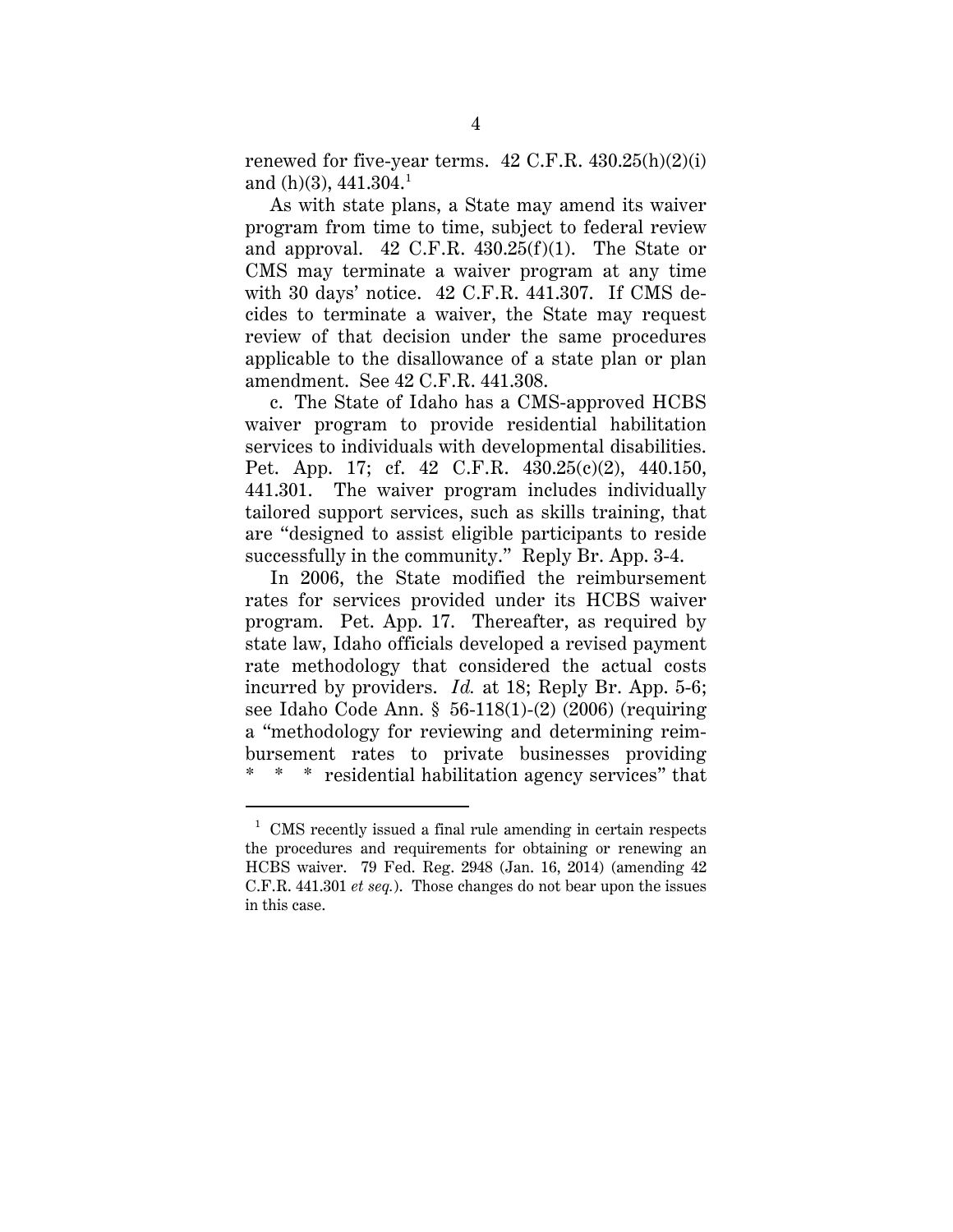"incorporate  $[s]$ <sup>\*</sup> \* \* the actual cost of providing quality services"). In 2009, state officials proposed to the Idaho legislature that the relevant reimbursement rates be increased consistent with that revised meth-odology. Pet. App. 18; Reply Br. App. 7-8.<sup>[2](#page-13-0)</sup> The Idaho legislature did not appropriate the necessary funds, however, and reimbursement rates remained at 2006 levels. Pet. App. 12, 19; Reply Br. App. 8.

2. a. Respondents (plaintiffs below) are five corporations that provide residential habilitation services to Medicaid beneficiaries in Idaho. Pet. App. 16. Petitioners are two officials responsible for administration of the State's Medicaid program. *Ibid.*

In 2009, respondents filed suit in federal district court in Idaho, claiming that the applicable reimbursement rates for residential habilitation services were too low to satisfy the requirements of Section 30(A) and for that reason were "preempted" by that provision of the Medicaid Act. Respondents sought an injunction ordering the State to implement the revised rates that were proposed, but not adopted, in 2009. Pet. App. 11. The parties stipulated to all relevant facts, see Reply Br. App. 1-10, and filed cross motions for summary judgment. Pet. App. 15, 20.

<span id="page-13-0"></span> $2^2$  In December 2009, the State submitted a waiver amendment advising CMS of the State's intent eventually to implement a revised payment methodology consistent with Idaho Code Ann. § 56-118 (2006). See Reply Br. App. 14-17. That waiver amendment did not, however, alter the payment methodology then in effect and approved by CMS. Thus, contrary to respondents' assertions, see Br. in Opp. 7-8, CMS's approval of the State's December 2009 waiver amendment has no bearing on the posture or outcome of this litigation.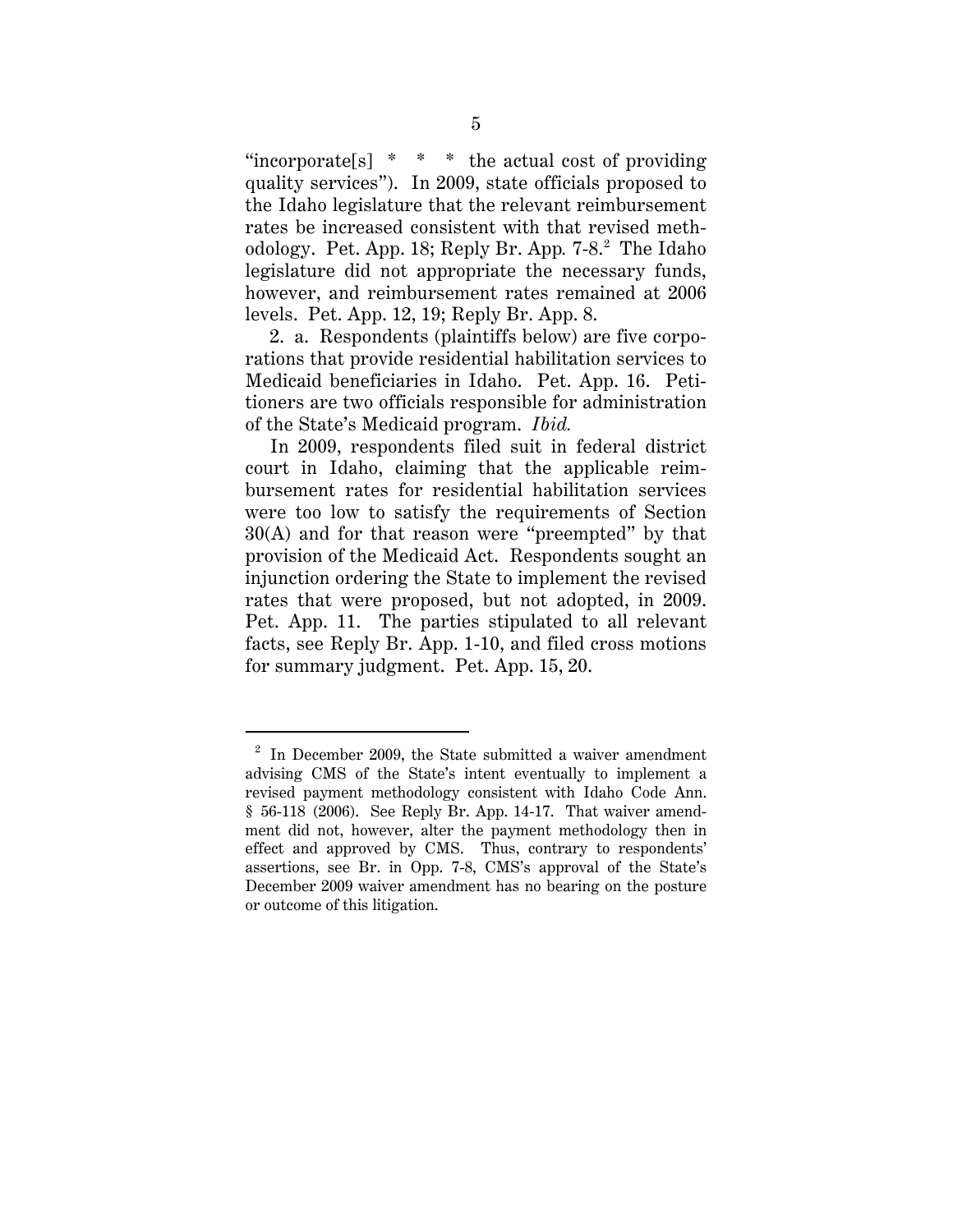b. The district court granted summary judgment in respondents' favor. Pet. App. 15-24. The court rejected petitioners' suggestion that respondents lacked a valid cause of action, holding, based on Ninth Circuit precedent, that "providers have standing under the Supremacy Clause to challenge a state law reducing reimbursement rates, as preempted by [Section 30(A)]." *Id.* at 23 (citing *Indep. Living Ctr. of S. Cal., Inc.* v. *Shewry*, 543 F.3d 1050, 1065 (9th Cir. 2008), cert. denied, 557 U.S. 920 (2009)). On the merits, the court acknowledged that the stipulated facts "appear[ed] to support" the State's contention that the reimbursement rates remained "consistent with" the substantive criteria of Section 30(A), including efficiency, economy, quality of care, and beneficiary access to services. *Id.* at 22 (citation and quotation marks omitted). Nonetheless, relying upon *Orthopedic Hospital* v. *Belshe*, 103 F.3d 1491 (9th Cir. 1997), cert. denied, 522 U.S. 1044 (1998), the court held that the State's continued use of the 2006 reimbursement rates was unlawful because the rates did not reflect sufficient consideration of "actual provider costs," Pet. App. 22, and because the legislature's refusal to adopt the higher rates proposed in 2009 was motivated by "budgetary concerns," *id.* at 21-22 (citing *Belshe*, 103 F.3d at 1499 n.3).

The district court denied reconsideration, Pet. App. 7-14, and entered a judgment directing the State to "implement immediately" an increase in the applicable reimbursement rates. *Id.* at 5-6.

c. The court of appeals affirmed by unpublished disposition. Pet. App. 1-4. The court held that respondents "have an implied right of action under the Supremacy Clause to seek injunctive relief against the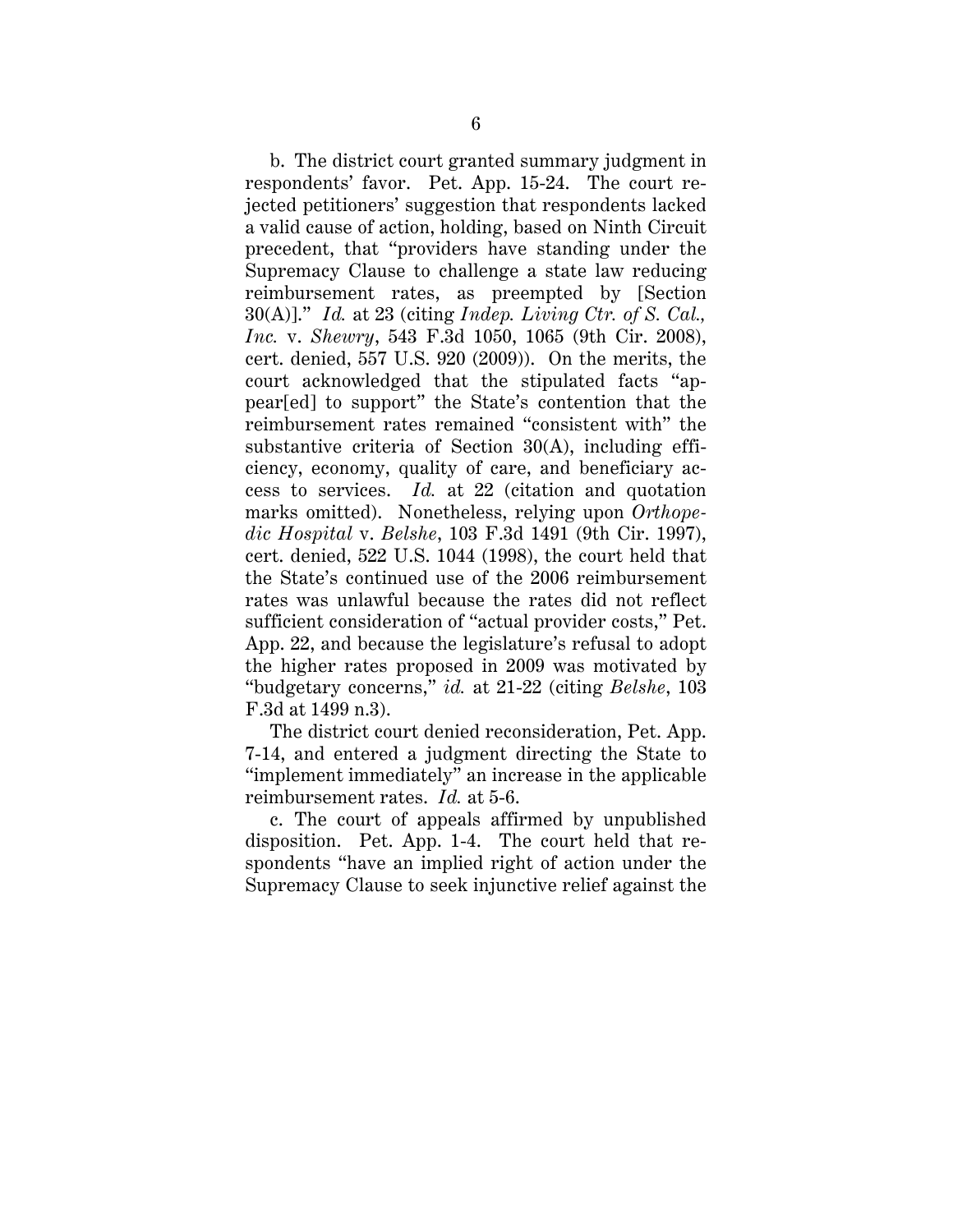enforcement or implementation of state legislation." *Id.* at 2. Acknowledging that four Justices of this Court "would have held otherwise" in *Douglas*, *id.* at 3 (citing  $132$  S. Ct. at  $1212$  (Roberts, C.J., dissenting)), the court of appeals nonetheless considered itself bound by circuit precedent and by "prior holdings of the Supreme Court \* \* \* that have recognized a private right of action under the Supremacy Clause." *Ibid.* (citing *Shaw* v. *Delta Air Lines, Inc.*, 463 U.S. 85, 96 n.14 (1983)). The court expressed some doubt that a State's inaction (*i.e.*, its failure to increase rates) could be "preempted under the Supremacy Clause," *id.* at 4 n.2, but held that petitioners had forfeited any argument in this respect.

On the merits, the court of appeals reaffirmed its understanding that Section 30(A) "require[s] that reimbursement rates bear a reasonable relationship to provider costs." Pet. App. 3 (citing *Belshe*, 103 F.3d at 1499). The court also affirmed the district court's conclusion that the State's reimbursement rates had impermissibly "remained in place for 'purely budgetary reasons." *Id.* at 4.<sup>[3](#page-15-0)</sup> It accordingly affirmed the grant of summary judgment to respondents. *Ibid.*

<span id="page-15-0"></span><sup>&</sup>lt;sup>3</sup> The panel did not attempt to reconcile this holding with the Ninth Circuit's earlier decision in *Managed Pharmacy Care* v. *Sebelius*, 716 F.3d 1235 (2013), cert. denied, 134 S. Ct. 900, and 134 S. Ct. 986 (2014), in which the court had deferred to CMS's interpretation that Section 30(A) does not require States to prepare or rely upon provider cost studies in setting provider reimbursement rates. See *id.* at 1245-1250 ("join[ing]" those circuits that "have agreed that § 30(A) does not require any 'particular methodology' for satisfying its substantive requirements" (citation and quotation marks omitted)).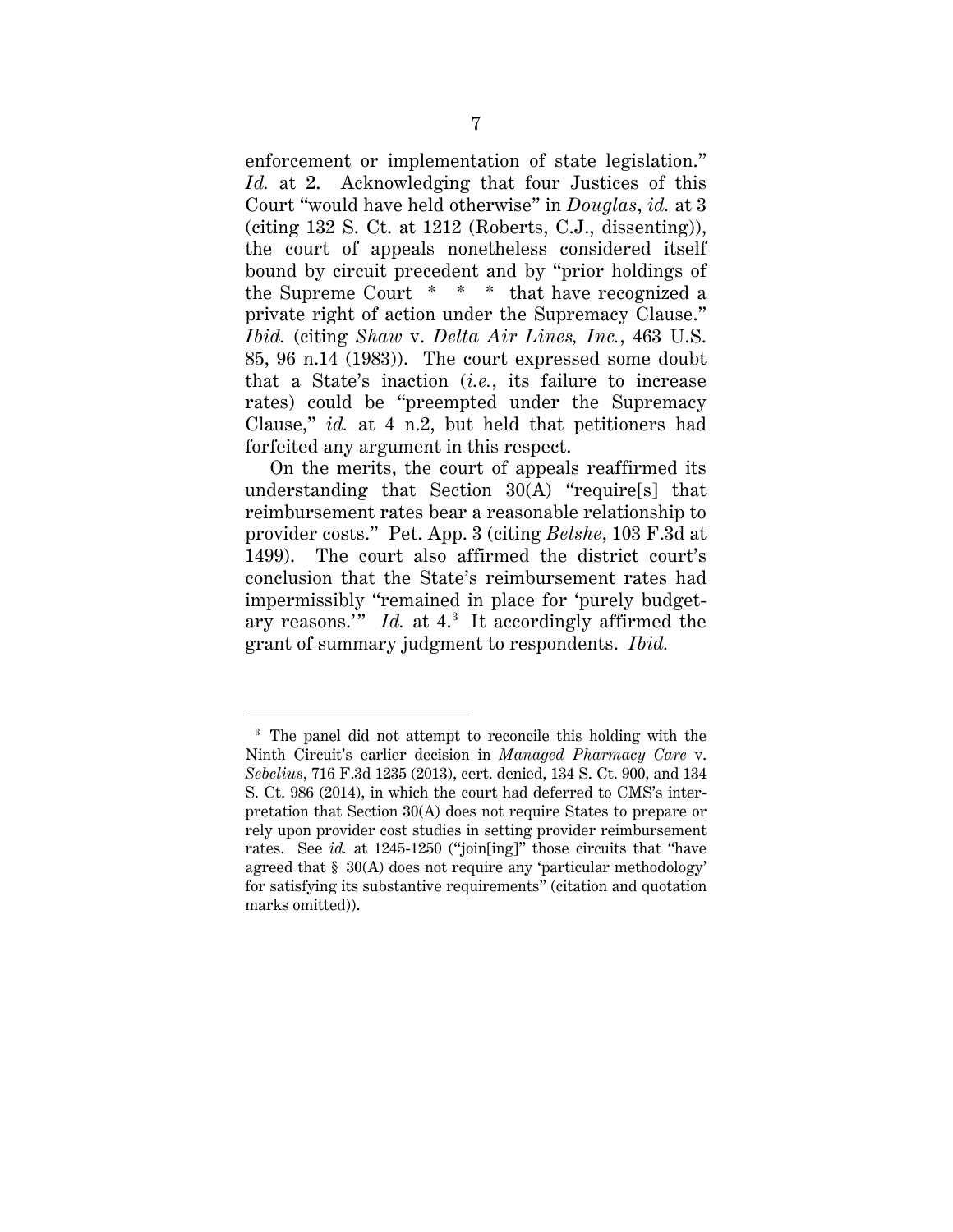#### **SUMMARY OF ARGUMENT**

A. Respondents do not dispute that Medicaid providers possess no statutory private right of action to enforce 42 U.S.C.  $1396a(a)(30)(A)$ —either under 42 U.S.C. 1983 (Section 1983) or directly under the Medicaid Act. Section 30(A) does not confer on providers any individual right; nor does it entitle them to a certain level of payments that would be enforceable under this Court's decision in *Gonzaga University* v. *Doe*, 536 U.S. 273 (2002). Instead, Section 30(A) offers only broad criteria to guide HHS's and the States' determinations regarding the adequacy of the methods and procedures set out in a State's Medicaid plan.

B. This Court has never squarely decided if or when a private party has a cause of action to enjoin operation of state laws as preempted by a federal statute that itself contains no private right of action and confers no individual rights enforceable under Section 1983. The Court has, however, decided dozens of preemption claims against state officials on their merits in cases brought in federal court, perhaps implicitly assuming that a federal cause of action exists in some circumstances. Although the Court has not directly explored the nature or source of the cause of action, its cases reflect a longstanding judicial practice: private parties may bring a suit in federal court to enjoin state regulatory action from which the plaintiffs claim immunity under federal law.

C. The present case does not require the Court either to reexamine that practice or otherwise attempt exhaustively to catalog the range of circumstances under which a nonstatutory cause of action may be available to enjoin state officials from violating federal law. Even assuming that a nonstatutory cause of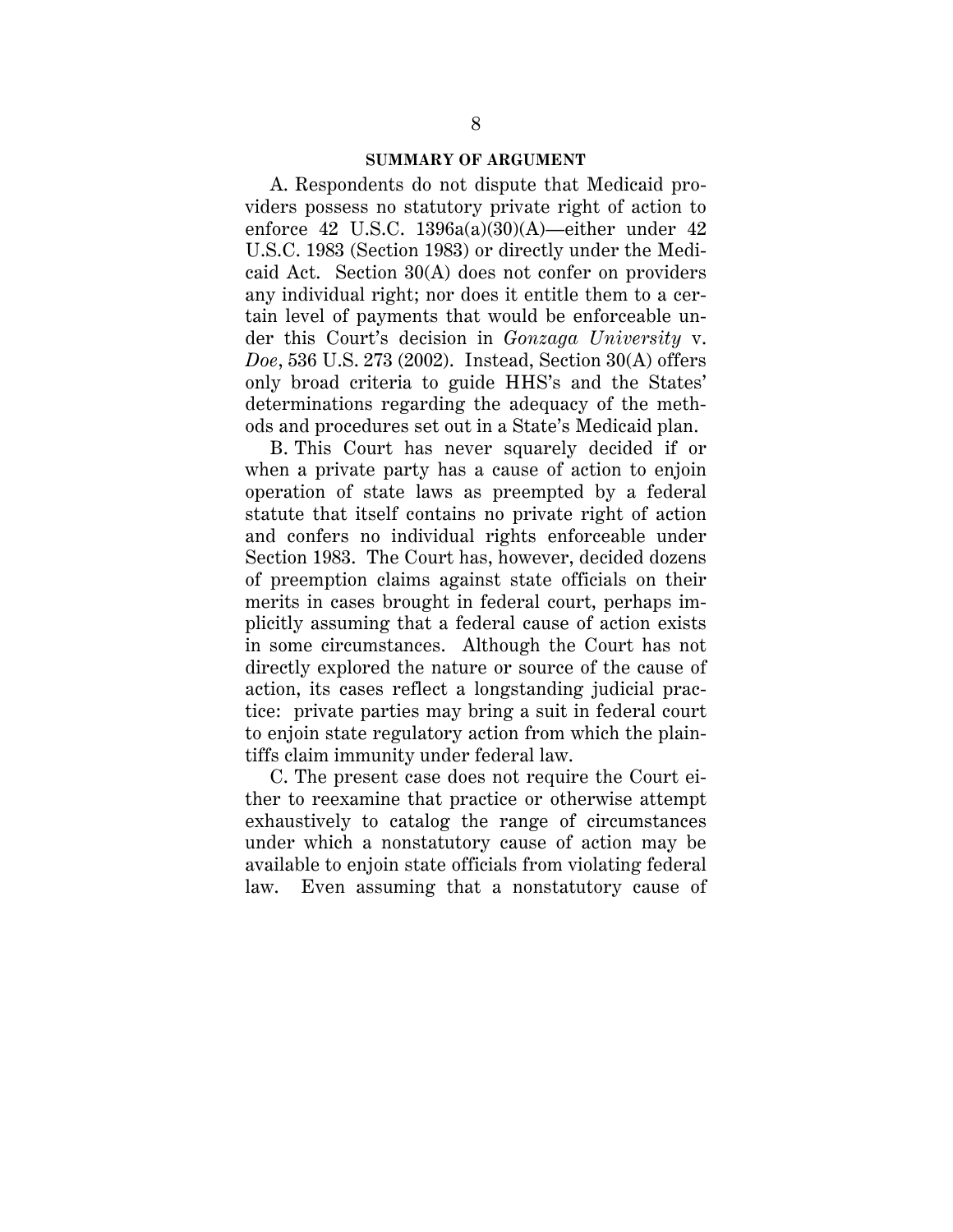action is available in other circumstances, recognition of a private right of action under the Supremacy Clause in *this* case would be incompatible with the statute, the methods for its enforcement, and respondents' claim.

First, Section 30(A) is part of a cooperative federalstate program enacted pursuant to Congress's Spending Clause authority. In such an arrangement, Medicaid providers are akin to third-party beneficiaries. Under traditional principles, third parties have judicially enforceable contract rights only where, unlike here, the contract was intended to confer on them a legally enforceable right.

Second, the language and structure of Section 30(A) confirm that private enforcement by Medicaid providers would not be appropriate. The statute provides little guidance to courts about how to apply and balance its general, and sometimes competing, policy objectives. It therefore calls for interpretation and evaluation by the responsible agency, rather than private judicial enforcement.

Third, the shared assumption of this Court and Congress with respect to federal-state programs under the SSA has been that private enforcement under a nonstatutory cause of action is not available. If respondents' contrary view were correct, then several prior rulings of this Court regarding the unavailability of an implied right of action and a suit under Section 1983 could easily have been circumvented. Amendments to the SSA, enacted by Congress in 1994, similarly reflect the understanding that the SSA's state plan provisions are not privately enforceable.

Finally, respondents do not assert the type of preemption claim previously entertained by this Court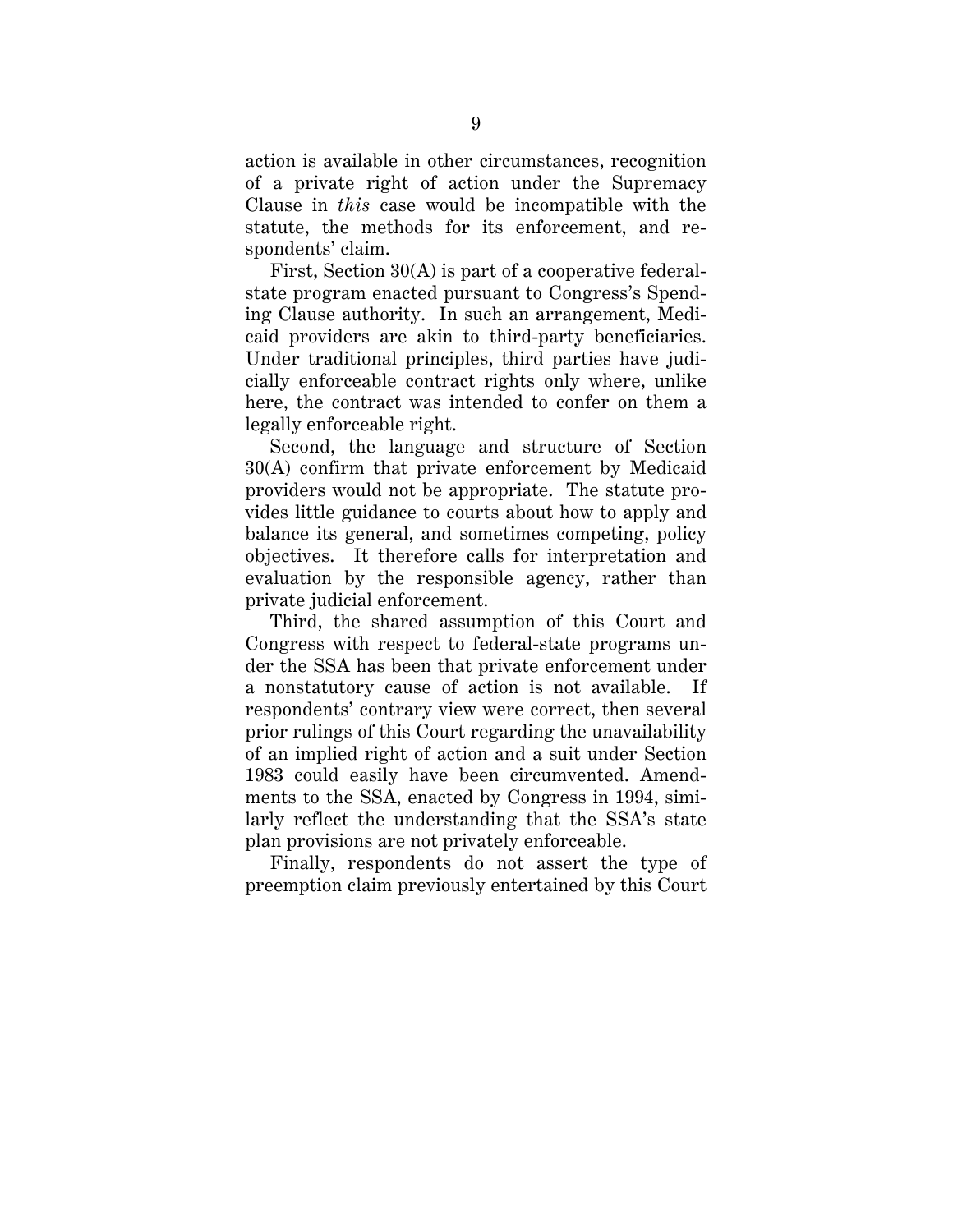on the basis of a nonstatutory cause of action: respondents face no affirmative enforcement action by the State in which federal preemption would have been a defense at law, nor do they seek immunity from allegedly preempted state regulation.

#### **ARGUMENT**

### **MEDICAID PROVIDERS CANNOT MAINTAIN A CAUSE OF ACTION UNDER THE SUPREMACY CLAUSE TO ENFORCE SECTION 30(A) AGAINST STATE OFFICIALS**

The Department of Health and Human Services is committed to ensuring that state Medicaid programs afford beneficiaries meaningful access to covered care and services. It is essential under Section 30(A) that States carefully consider what impact payment rates may have on the availability of providers sufficient to furnish covered care and services to Medicaid benefi- $ciaries.<sup>4</sup>$  $ciaries.<sup>4</sup>$  $ciaries.<sup>4</sup>$ 

The question in this case, however, does not concern the States' substantive obligations under Section 30(A), but instead whether Medicaid providers have a private right of action directly under the Supremacy Clause to sue state officials to enjoin the operation of state laws that are assertedly not in compliance with Section 30(A). As we explain below, given the features of Section 30(A) and the statutory scheme

<span id="page-18-0"></span><sup>&</sup>lt;sup>4</sup> In 2011, HHS promulgated a proposed rule to "create a standardized, transparent process for States to follow as part of their broader efforts to" comply with Section 30(A). 76 Fed. Reg. 26,342 (May 6, 2011). Nearly 200 comments were submitted in response to the proposed rule. HHS has informed this Office that it continues to proceed with the rulemaking and currently intends to issue a final rule within the coming year.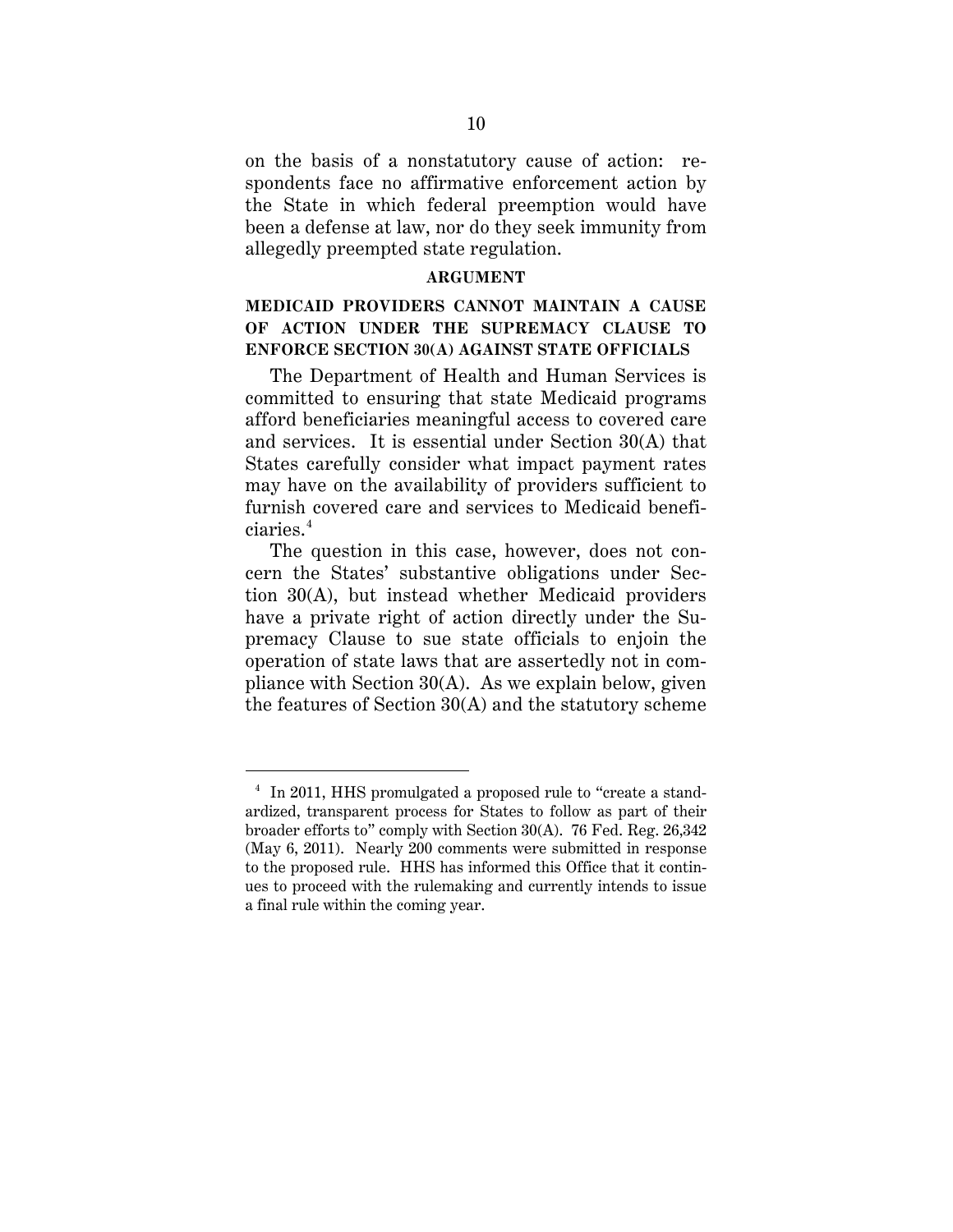in which it appears, no such private right of action is available.

### **A. No Federal Statute Provides A Cause Of Action To Enforce Section 30(A) Against State Officials**

Respondents do not assert any private right of action to enforce Section 30(A) under 42 U.S.C. 1983 or under the Medicaid Act itself. Nor have they disputed that no such statutory cause of action exists under this Court's precedents.

1. To seek redress under Section 1983, "a plaintiff must assert the violation of a federal right, not merely a violation of federal law." *Blessing* v. *Freestone*, 520 U.S. 329, 340 (1997) (emphasis omitted). In *Blessing*, the Court set forth three "factors" for courts to consider in deciding whether a statute confers a right enforceable under Section 1983: (1) whether Congress "intended that the provision in question benefit the plaintiff," (2) whether "the right assertedly protected by the statute is" "so 'vague and amorphous' that its enforcement would strain judicial competence," and (3) whether the provision is "couched in mandatory, rather than precatory, terms." *Id.* at 340-341 (citations omitted). In *Gonzaga University* v. *Doe*, 536 U.S. 273, 283 (2002), the Court clarified that "anything short of an unambiguously conferred right" could not "support a cause of action brought under" Section 1983, and emphasized that only "rights, not the broader or vaguer 'benefits' or 'interests,' \* \* \* may be enforced under the authority of that section." *Ibid*.

After *Gonzaga*, nearly every court of appeals to consider the issue, including the Ninth Circuit, has correctly held that Section 30(A) does not confer on Medicaid providers individual rights enforceable under 42 U.S.C. 1983. See *Equal Access for El Paso,*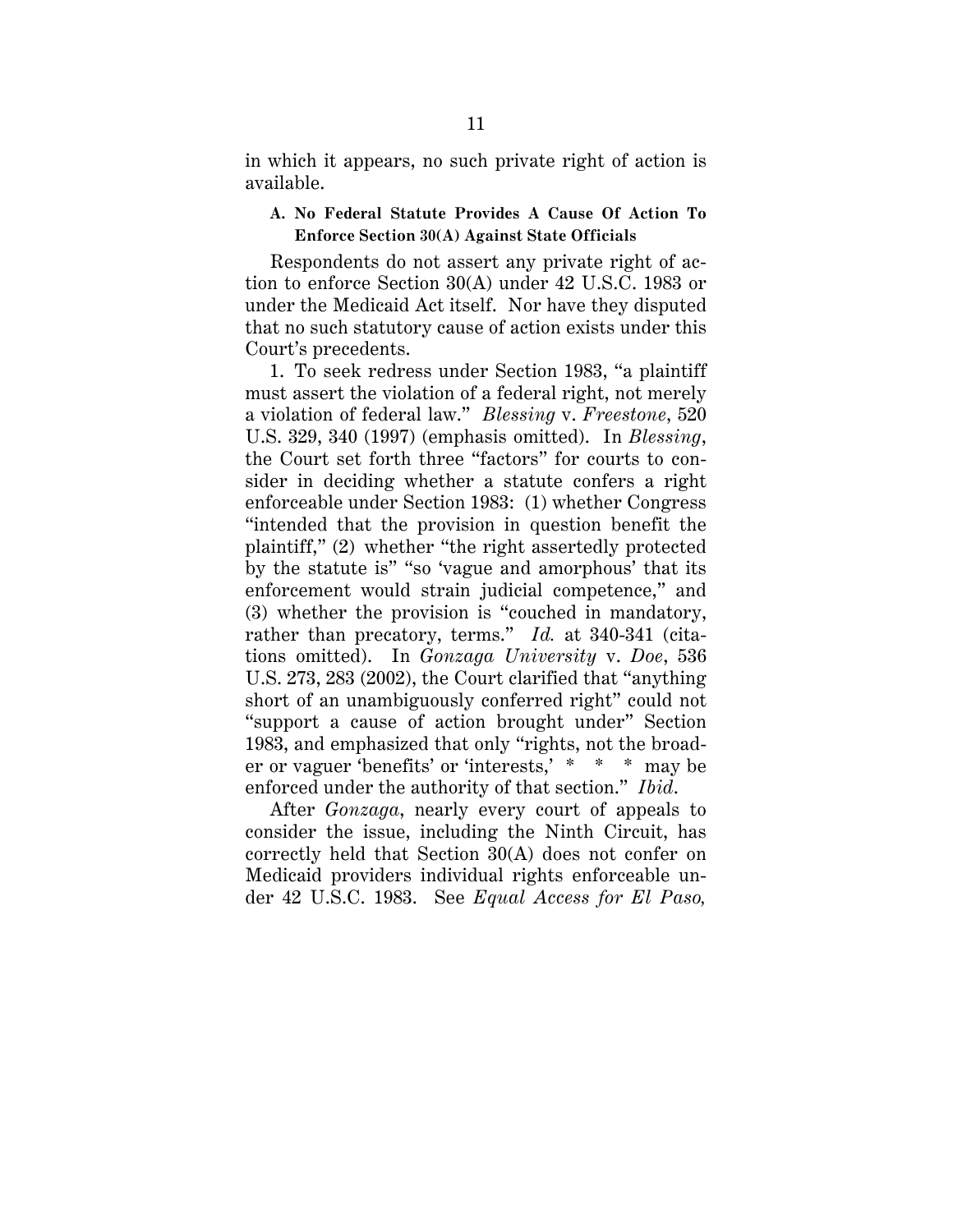*Inc.* v. *Hawkins*, 509 F.3d 697, 703-704 (5th Cir. 2007), cert. denied, 555 U.S. 811 (2008); *Mandy R.* v. *Owens*, 464 F.3d 1139, 1147-1148 (10th Cir. 2006), cert. denied, 549 U.S. 1305 (2007); *Westside Mothers* v. *Olszewski*, 454 F.3d 532, 542-543 (6th Cir. 2006); *New York Ass'n of Homes & Servs. for the Aging* v. *DeBuono*, 444 F.3d 147, 148 (2d Cir. 2006) (per curiam); *Sanchez* v. *Johnson*, 416 F.3d 1051, 1058-1062 (9th Cir. 2005); *Long Term Care Pharmacy Alliance* v. *Ferguson*, 362 F.3d 50, 58-59 (1st Cir. 2004). But see *Pediatric Specialty Care, Inc.* v. *Arkansas Dep't of Human Servs.*, 443 F.3d 1005, 1016 (8th Cir. 2006) (declining to reconsider circuit precedent holding that Section 30(A) is enforceable by providers and beneficiaries through Section 1983), cert. granted, judgment vacated in part, 551 U.S. 1142 (2007).

As the courts of appeals have concluded, Section 30(A) does not contain "the sort of 'rights-creating' language critical to showing the requisite congressional intent to create new rights." *Gonzaga*, 536 U.S. at 287 (citation omitted). Section 30(A) provides only that "methods and procedures" must be included in state plans "relating to" utilization and payment to assure that payments are "consistent with efficiency, economy, and quality of care" and are "sufficient to enlist enough providers so that care and services are available" at least to the extent that they "are available to the general population in the geographic area." 42 U.S.C.  $1396a(a)(30)(A)$ . That provision "has an aggregate focus" and is directed at the "overall methodology" of the state plan. *Sanchez*, 416 F.3d at 1059. It speaks of Medicaid providers not as rights holders, but as being "'enlisted' as subordinate partners in the administration of Medicaid services." *Ibid*. Like the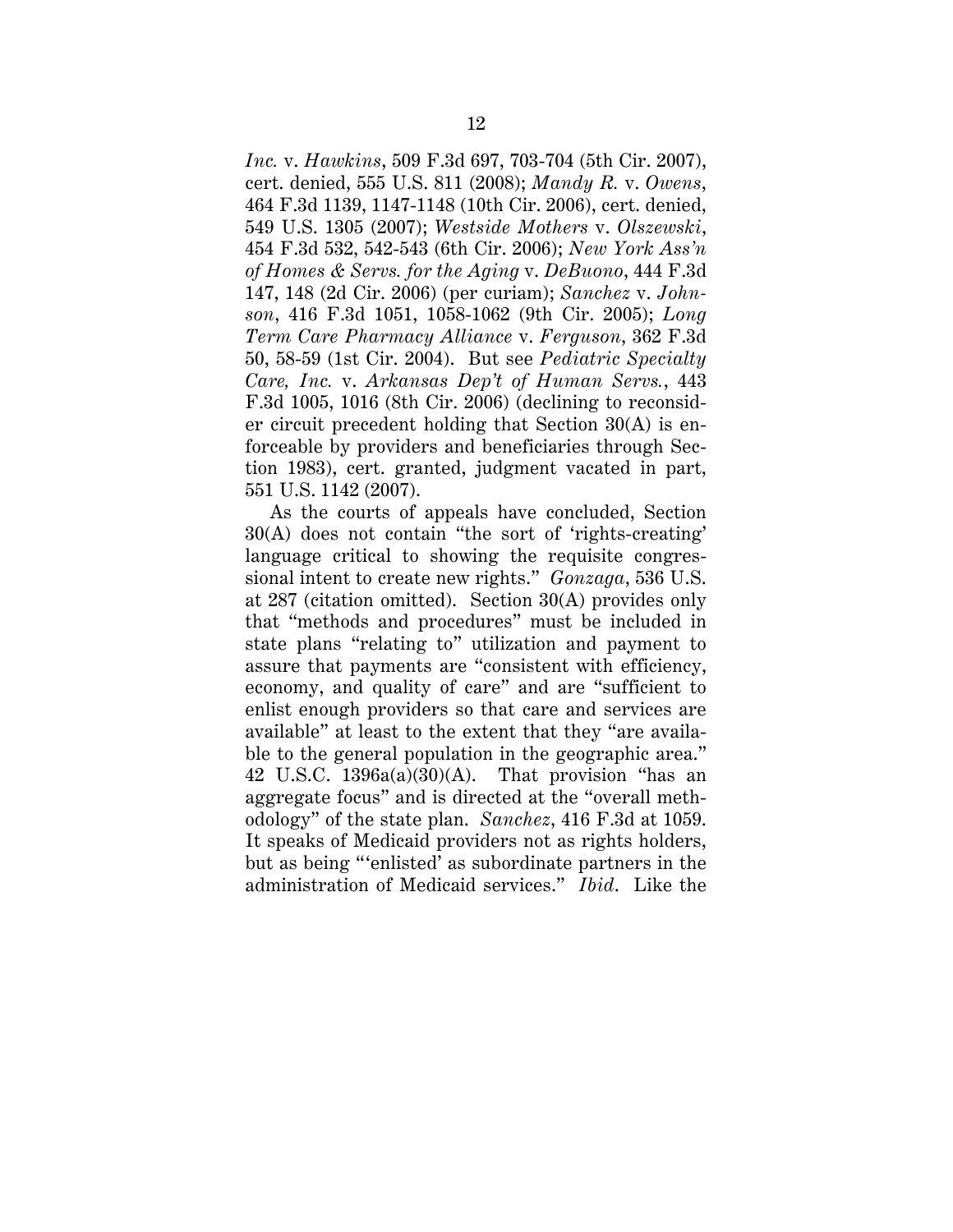"substantial compliance" provision at issue in *Blessing*, Section 30(A) is a "yardstick" for designing and evaluating "systemwide performance" based on "the aggregate services provided by the State." 520 U.S. at 343 (emphasis omitted); see *ibid.* (concluding that "the requirement that a State operate its child support program in 'substantial compliance' with Title IV-D [of the SSA] was not intended to benefit individual children and custodial parents"). Section 30(A) thus does not itself unambiguously create an "*individual* entitlement to services." *Ibid*.

Moreover, as this Court and the courts of appeals have repeatedly noted, the language of Section 30(A) is "broad and general" in character. *Douglas* v. *Independent Living Ctr. of S. Cal.*, 132 S. Ct. 1204, 1210 (2012); accord *Sanchez*, 416 F.3d at 1060 ("'broad and diffuse'"); *Long Term Care Pharmacy Alliance*, 362 F.3d at 58 (similar). Neither the Medicaid Act nor any regulations promulgated by the Secretary identify a judicially administrable standard by which the statute's broad policy objectives—"efficiency," "economy," "quality of care," and "enlist[ing]" enough providers to make care and services "available at least to the extent that such care and services are available to the general population in the geographic area," 42 U.S.C.  $1396a(a)(30)(A)$ —are to be measured. Cf. *Blessing*, 520 U.S. at 340-341 (stating that enforcement of "vague and amorphous" provision "would strain judicial competence") (citation omitted); Gov't Br. at 15, *Belshe* v. *Orthopaedic Hosp.*, 521 U.S. 1116 (1997) (No. 96-1742) (making similar argument regarding "efficiency, economy, and quality of care"). Nor does Section 30(A) give any guidance as to how a court should balance such general,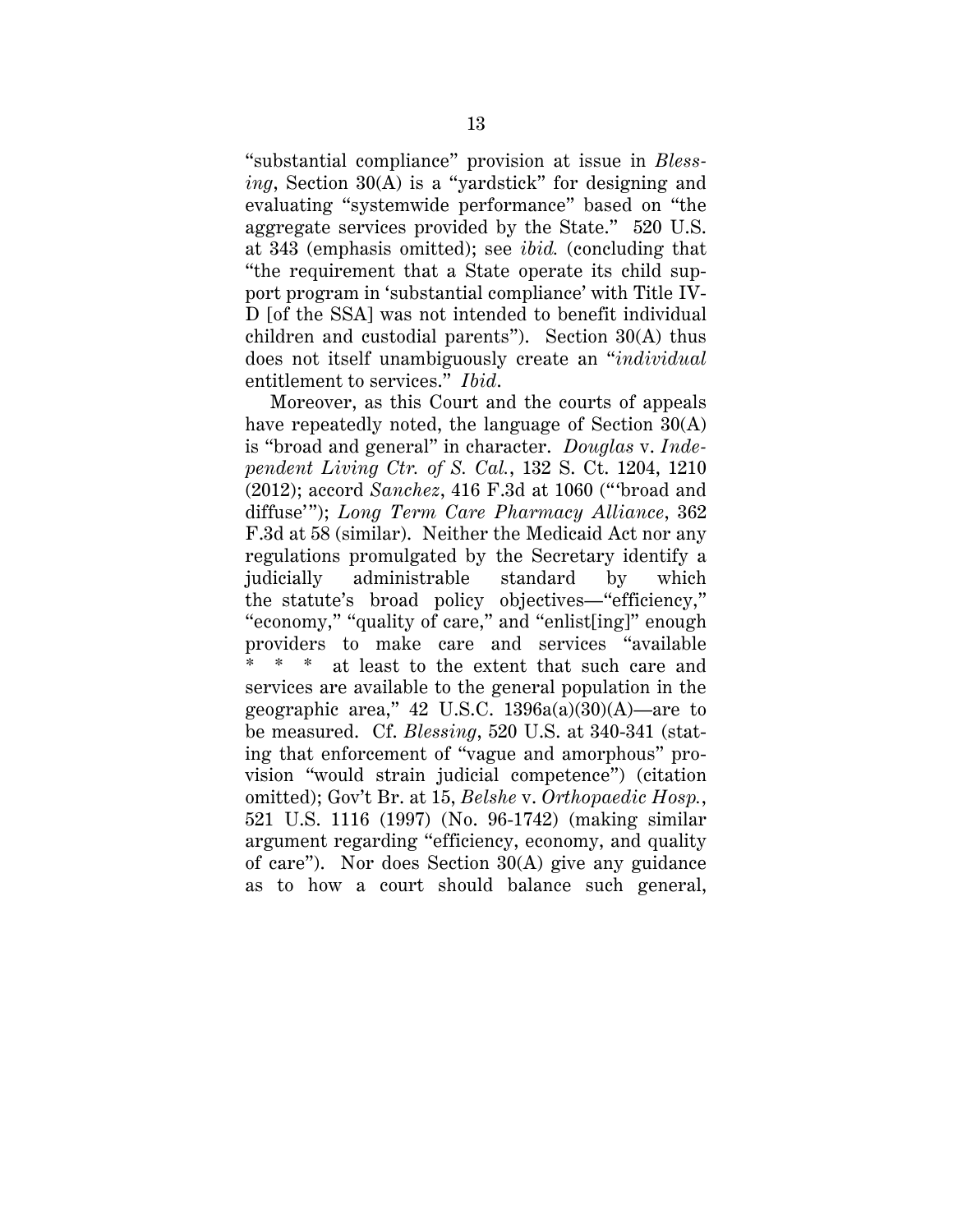and sometimes competing, policy objectives.<sup>[5](#page-22-0)</sup> See *Sanchez*, 416 F.3d at 1059-1060.

Indeed, the assessment of a State's compliance with Section 30(A) necessarily turns on determinations and predictions of legislative fact of the sort appropriate for expert judgment by the State and CMS and for resolution in the course of their ongoing bilateral relationship. Cf. *Douglas*, 132 S. Ct. at 1210. Judicial interpretation and weighing of these objectives in private Section 1983 suits would require courts to make predictive and policy judgments in the first instance, supplant the expert role of CMS, and interfere with the flexibility Section 30(A) affords to the State and CMS in assessing performance and appropriate responses to deficiencies. Cf. *Gonzaga*, 536 U.S. at 292 (Breyer, J., concurring in the judgment). Moreover, permitting such suits to proceed under Section 1983 would also "threaten[] to defeat the uniformity that Congress intended by centralizing administration of the federal program in [CMS]." *Douglas*, 132 S. Ct. at 1211.

2. It is also undisputed that the Medicaid Act itself does not afford providers a statutory cause of action to enforce Section 30(A) against noncompliant States. See *Maine* v. *Thiboutot*, 448 U.S. 1, 6 (1980) (stating that the SSA, of which the Medicaid Act is a part, "affords no private right of action against a State").

<span id="page-22-0"></span><sup>&</sup>lt;sup>5</sup> The proposed rule issued by the Secretary also does not provide "nationwide standards" or adopt a "singular approach" to compliance. 76 Fed. Reg. at 26,344. Instead, in view of "local variations" and other considerations, the proposed rule creates "Federal guidelines to frame alternative approaches for States to demonstrate consistency with [Section 30(A)'s] access requirements." *Ibid.*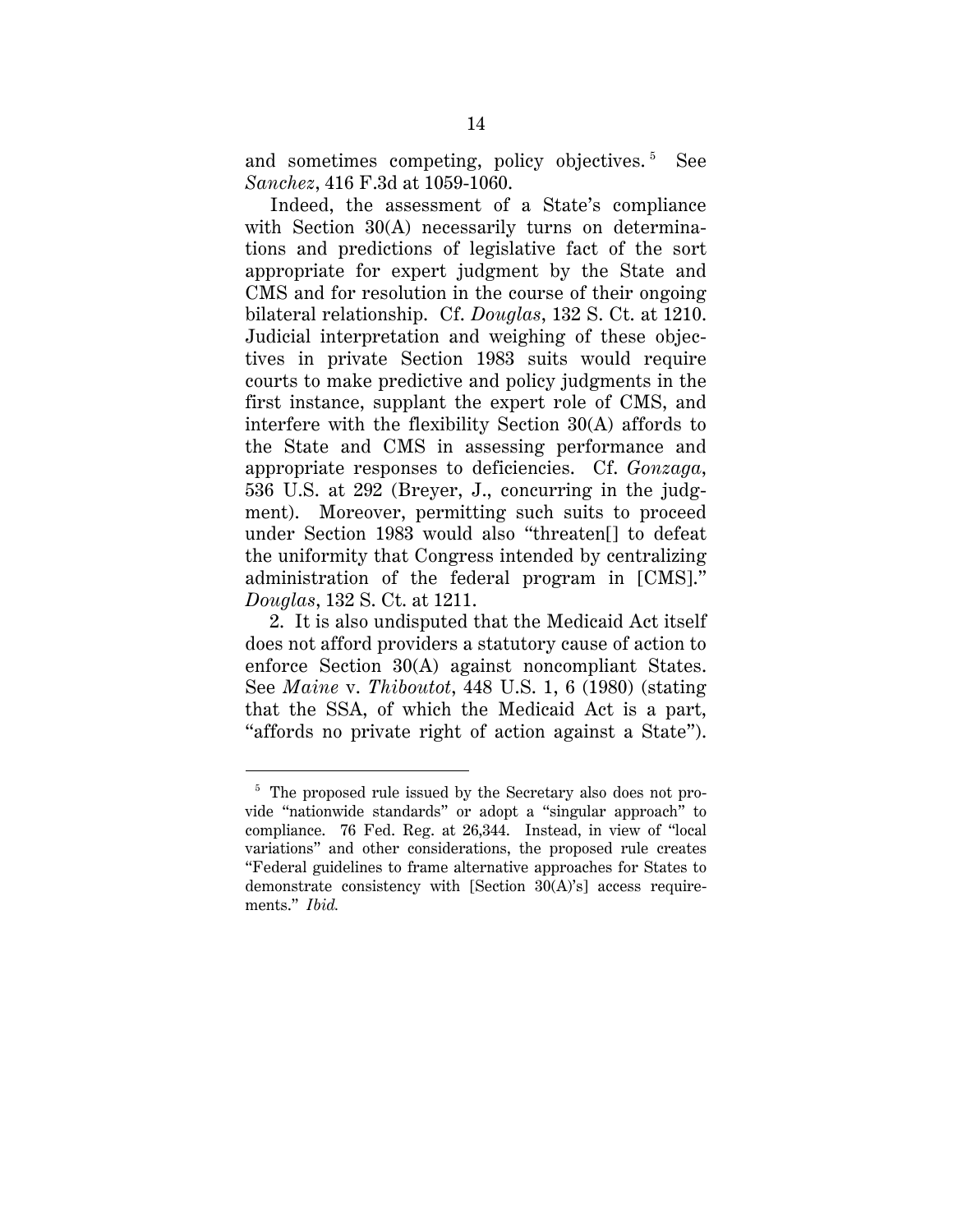Indeed, a court's "role in discerning whether personal rights exist in the implied right of action context" substantially resembles its inquiry "in discerning whether personal rights exist in the § 1983 context," as "[b]oth inquiries simply require a determination as to whether or not Congress intended to confer individual rights upon a class of beneficiaries." *Gonzaga*, 536 U.S. at 285. Thus, "where the text and structure of a statute provide no indication that Congress intends to create new individual rights," as is the case here, "there is no basis for a private suit, whether under § 1983 or under an implied right of action." *Id.* at 286; see *Suter* v. *Artist M*., 503 U.S. 347, 363-364 (1992) (declining to recognize an implied statutory private right of action for the same reasons that led the Court to conclude that such a suit could not proceed under Section 1983).

**B. This Court Has Never Squarely Decided If Or When A Nonstatutory Cause Of Action For Equitable Relief On Preemption Grounds Should Be Recognized Under The Supremacy Clause Or Otherwise, Although It Has Entertained Injunctive Actions Raising Preemption Claims In Certain Circumstances**

1. This Court has never squarely decided if or when a federal court should create or recognize a cause of action for equitable relief directly under the Supremacy Clause in the absence of a federal statutory cause of action. To be sure, this Court has suggested that "[a] plaintiff who seeks injunctive relief from state regulation, on the ground that such regulation is pre-empted by a federal statute which, by virtue of the Supremacy Clause of the Constitution, must prevail, \* \* \* presents a federal question which the federal courts have jurisdiction under 28 U.S.C.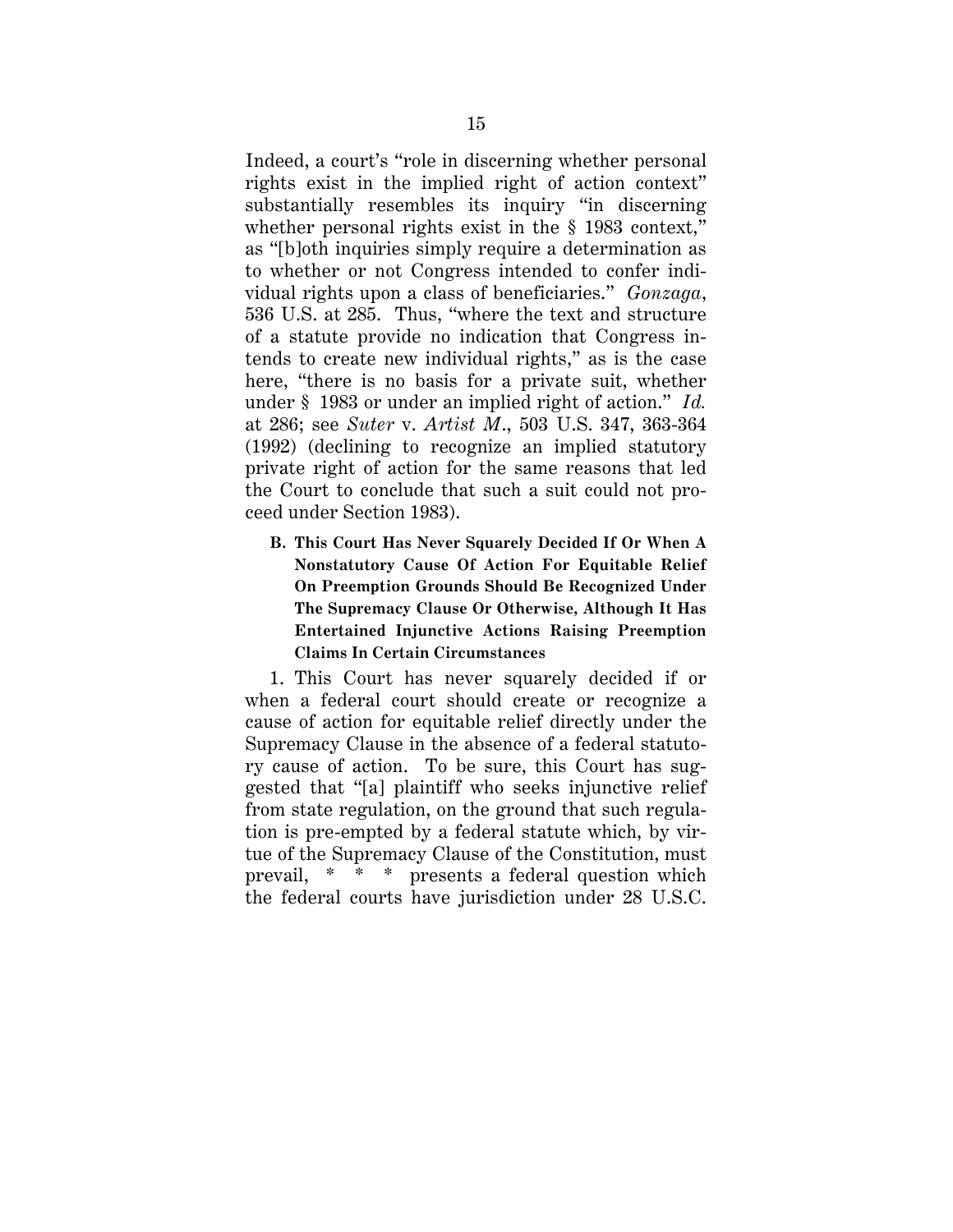§ 1331 to resolve." *Shaw* v. *Delta Air Lines, Inc*., 463 U.S. 85, 96 n.14 (1983); see *ibid.* ("[F]ederal courts have jurisdiction over suits to enjoin state officials from interfering with federal rights."). But *Shaw* addressed only subject-matter jurisdiction, not the existence of a private right of action. Thus, contrary to the court of appeals' understanding, *Shaw* is not a "holding[]" of this Court "recogniz[ing] a private right of action under the Supremacy Clause." Pet. App. 3; see *Verizon Md. Inc.* v. *Public Serv. Comm'n*, 535 U.S. 635, 642-643 (2002) ("It is firmly established in our cases that the absence of a valid (as opposed to arguable) cause of action does not implicate subjectmatter jurisdiction, i.e., the courts' statutory or constitutional power to adjudicate the case.") (quoting *Steel Co*. v. *Citizens for a Better Env't*, 523 U.S. 83, 89 (1998) (emphasis omitted)); *Burks* v. *Lasker*, 441 U.S. 471, 476 & n.5 (1979) (the question whether a cause of action exists, unlike "a question of jurisdiction," may be assumed without being decided).

The Court has, however, decided the merits of dozens of preemption claims in cases brought against state officials in federal court—without identifying the basis for the underlying cause of action. *E.g.*, *Rowe* v. *New Hampshire Motor Transp. Ass'n*, 552 U.S. 364 (2008); *Watters* v. *Wachovia Bank, N.A.*, 550 U.S. 1 (2007); *Arkansas Dep't of Health & Human Servs*. v. *Ahlborn*, 547 U.S. 268 (2006); *American Ins. Ass'n* v. *Garamendi*, 539 U.S. 396 (2003); *Pharmaceutical Research & Mfrs. of America (PhRMA)* v. *Walsh*, 538 U.S. 644 (2003) (plurality opinion). These decisions could be read as implicitly assuming that a nonstatutory federal cause of action exists under some circumstances. But cf. *Steel Co*., 523 U.S. at 91 ("[D]rive-by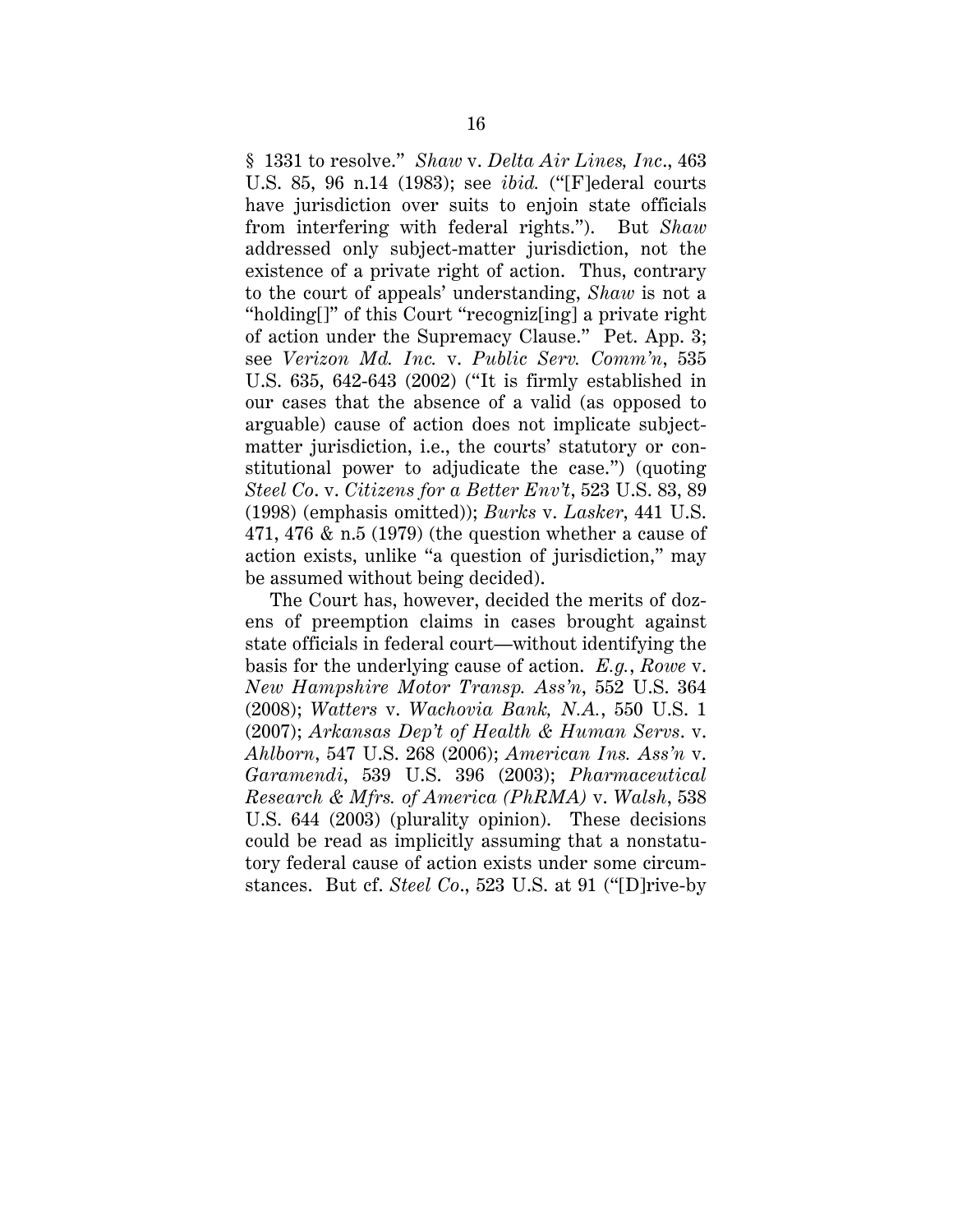jurisdictional rulings \* \* \* have no precedential effect."). [6](#page-25-0)

Some Members of the Court have expressed approval in some contexts of a federal cause of action to prevent enforcement against plaintiffs of an allegedly preempted state law in the absence of a right under Section 1983. See, *e.g.*, *Golden State Transit Corp*. v. *City of L.A*., 493 U.S. 103, 119 (1989) (Kennedy, J., dissenting) (plaintiffs may pursue preemption claim "by seeking declaratory and equitable relief in the federal district courts through their powers under federal jurisdictional statutes," because "[t]hese statutes do not limit jurisdiction to those who can show the deprivation of a right, privilege, or immunity secured by federal law within the meaning of § 1983") (citing 28 U.S.C. 1331, 2201, and 2202). Others have reached a contrary conclusion in the specific context of Section 30(A) suits, while acknowledging that the courts may exercise equitable authority in suits like *Ex parte Young*, 209 U.S. 123 (1908). See *Douglas*, 132 S. Ct. at 1213 (Roberts, C.J., dissenting). But the Court has not, at least in modern times, directly addressed the circumstances in which a nonstatutory

<span id="page-25-0"></span> $6$  In a number of this Court's preemption cases in which the cause of action was not discussed, the record discloses that the plaintiffs had asserted claims under Section 1983. See, *e.g.*, *Nat'l Foreign Trade Council* v. *Baker*, 26 F. Supp. 2d 287, 293 (D. Mass. 1998), aff'd 181 F.3d 38 (1st Cir. 1999), aff'd sub nom. *Crosby* v. *Nat'l Foreign Trade Council*, 530 U.S. 363 (2000); *Love* v. *Foster*, 90 F.3d 1026, 1028 (5th Cir. 1996), aff'd, 522 U.S. 67 (1997); J.A. at 4, *Cal. Dep't of Human Res. Dev.* v. *Java*, 402 U.S. 121 (1971) (No. 507); *Rosado* v. *Wyman*, 414 F.2d 170, 177 (2d Cir. 1969), rev'd, 397 U.S. 397 (1970). Others might have satisfied the standards for asserting "rights," "privileges," or "immunities" under Section 1983 even if that provision was not expressly invoked.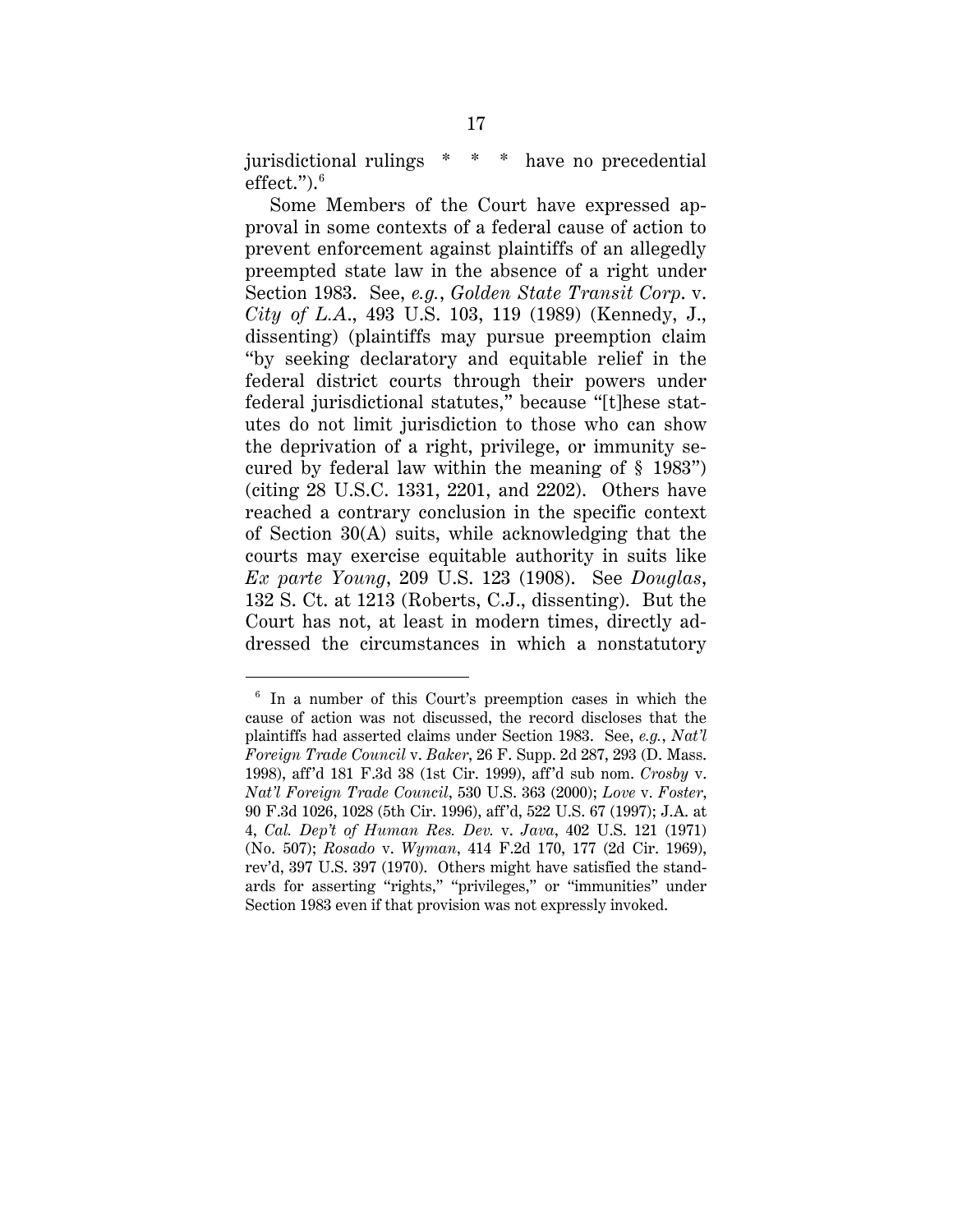private right of action to enjoin state officials from enforcing a state statute, regulation, or policy that allegedly conflicts with, and is thus preempted by, federal law should be fashioned or recognized, or the basis for such a private right of action.

2. Nevertheless, the Court's cases do reflect a longstanding practice of entertaining suits by private parties in federal court to enjoin state regulation of primary conduct as to which the plaintiffs claim immunity under federal law. Cf. *Golden State Transit*, 493 U.S. at 113 (Kennedy, J., dissenting) (The Court has long permitted "a private party [to] assert an immunity from state or local regulation on the ground that the Constitution or a federal statute, or both, allocate the power to enact the regulation to the National Government, to the exclusion of the States.").

The suit in *Ex parte Young*, 209 U.S. 123 (1908), is an early example. Some have described *Ex parte Young* as invoking an accepted principle of equity jurisprudence: that a plaintiff could anticipatorily bring a suit in equity to bar an action at law against which the plaintiff in equity (the defendant in the prospective action at law) would have a valid defense. See *Virginia Office for Prot. & Advocacy* v. *Stewart*, 131 S. Ct. 1632, 1642 (2011) (*VOPA*) (Kennedy, J., concurring) (describing the suit in *Ex parte Young* as "nothing more than the pre-emptive assertion in equity of a defense that would otherwise have been available in the State's enforcement proceedings at law," and citing John Harrison, *Ex parte Young*, 60 Stan. L. Rev. 989, 997-999 (2008)); cf. 4 John Norton Pomeroy, Jr., *Equity Jurisprudence* §§ 1360-1364 (4th ed.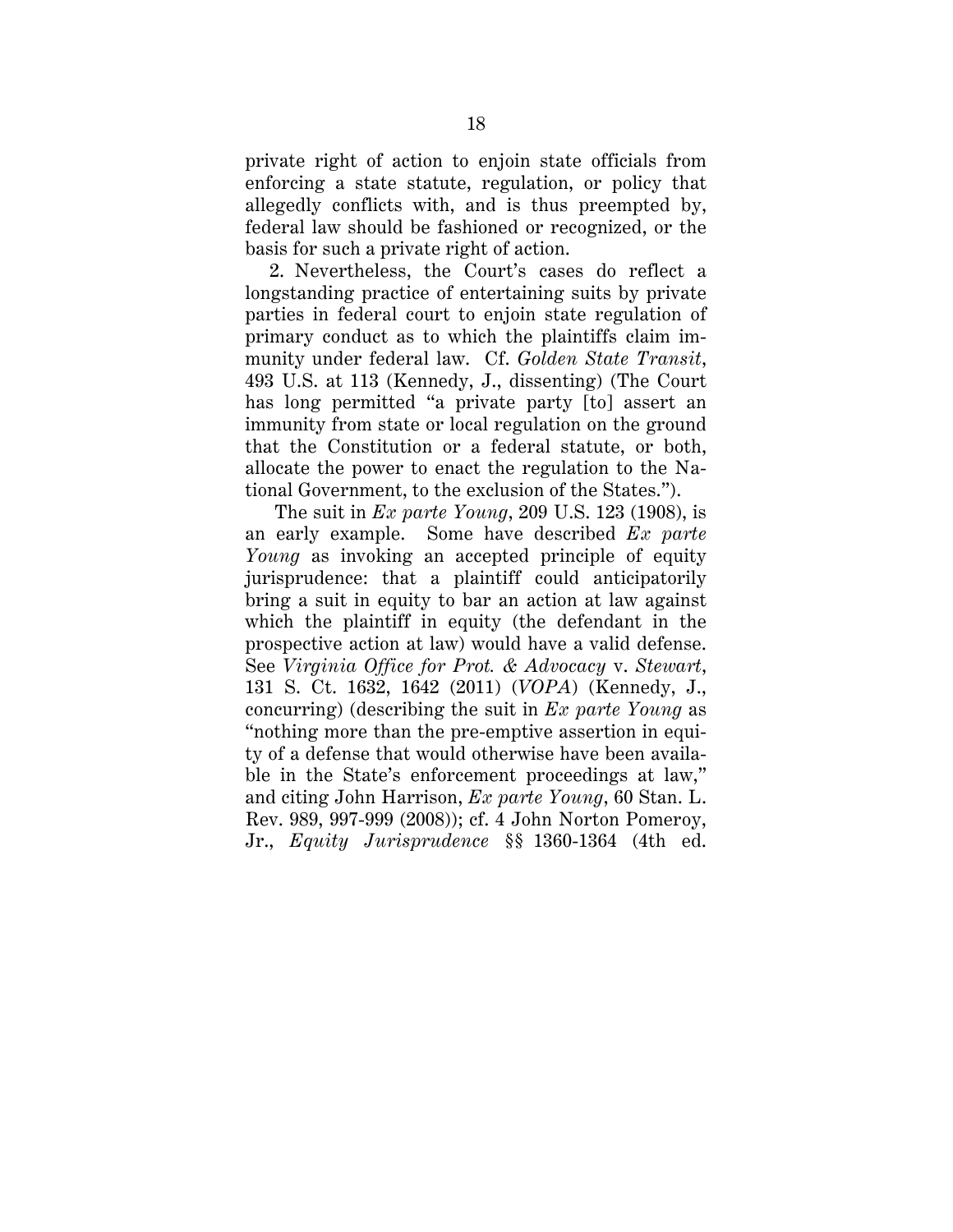1919); 1 C.L. Bates, *Federal Equity Procedure* § 540  $(1901).<sup>7</sup>$  $(1901).<sup>7</sup>$  $(1901).<sup>7</sup>$ 

Although the question now before the Court is whether respondents have an implied right of action "directly under the Supremacy Clause," Pet. i, this Court's cases suggest that the Supremacy Clause itself may not furnish the only, or even the best, understanding of or basis for the source of a nonstatutory cause of action to enjoin the enforcement of state action that is inconsistent with federal law—as distinguished from supplying the rule of decision on the merits (that federal law preempts conflicting state law) in a case otherwise properly before the court. The Supremacy Clause "is not a source of any federal rights," but rather it "'secures' federal rights by according them priority whenever they come in conflict with state law." *Golden State Transit*, 493 U.S. at 107 (quoting *Chapman* v. *Houston Welfare Rights Org*., 441 U.S. 600, 613 (1979)) (brackets omitted); see *Douglas*, 132 S. Ct. at 1212 (Roberts, C.J., dissenting); *Dennis* v. *Higgins*, 498 U.S. 439, 450 (1991) (con-

<span id="page-27-0"></span> <sup>7</sup> The issue in *Ex parte Young* was not whether a cause of action existed; rather, it was whether a suit for prospective injunctive relief against a state official to enforce federal law would be barred by the State's Eleventh Amendment immunity from suit. The immunity principles established in *Ex parte Young* apply not only where the cause of action is judicially fashioned, as in *Ex parte Young* itself, but also where the cause of action is conferred by a federal statute, such as Section 1983. "In determining whether the doctrine of *Ex parte Young* avoids an Eleventh Amendment bar to suit, a court need only conduct a 'straightforward inquiry into whether the complaint alleges an ongoing violation of federal law and seeks relief properly characterized as prospective.'" *VOPA*, 131 S. Ct. at 1639 (quoting *Verizon Md*., 535 U.S. at 645) (brackets omitted).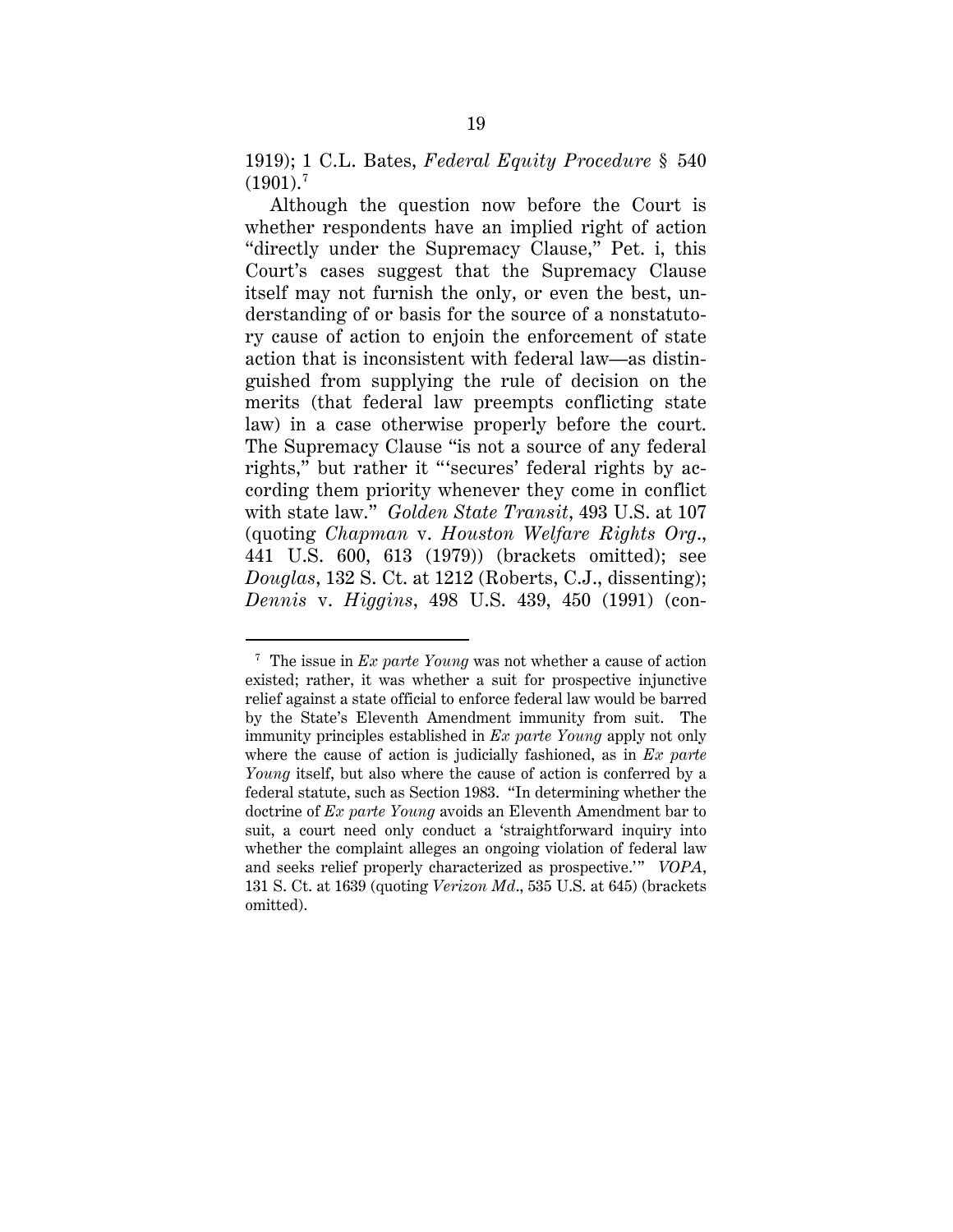trasting Supremacy Clause with Commerce Clause in this respect); cf. *Swift & Co*. v. *Wickham*, 382 U.S. 111, 116-129 (1965). The Court's practice of entertaining affirmative preemption suits in federal court in certain circumstances may instead be better understood as rooted in the courts' historical exercise of equitable powers—from times predating the development of modern implied-cause-of-action jurisprudence—*e.g.*, to bring a suit in equity to assert preemptively a defense that otherwise would have been avail-able in an action at law. See pp. 1[8](#page-28-0)-19,  $\textit{supra.}^8$  But regardless whether the underpinning of the Court's practice is a general equitable cause of action, the Supremacy Clause, or some other source of law, the ability of private parties to obtain protection in the face of state compulsion that violates federal law has considerable historical grounding and appropriately vindicates the supremacy of federal law. Cf. *Douglas*,

<span id="page-28-0"></span> <sup>8</sup> See *Bush* v. *Lucas*, 462 U.S. 367, 373 & n.10 (1983) (discussing "common-law approach to the judicial recognition of new causes of action"); *Alexander* v. *Sandoval*, 532 U.S. 275, 286-287 (2001) (discussing development of Court's modern jurisprudence). That practice may have reflected a pre-*Erie* understanding that the "general" law recognized such suits in equity. See *Wheeldin* v. *Wheeler*, 373 U.S. 647, 651 (1963) (noting federal courts' creation of common-law rights before *Erie R.R.* v. *Tompkins*, 304 U.S. 64 (1938)). Or, perhaps relatedly, it may have reflected an understanding that the conferral of subject-matter jurisdiction on a federal court (including jurisdiction over suits in equity) itself allowed the court to exercise equitable authority in certain familiar circumstances. See *Golden State Transit*, 493 U.S. at 119 (Kennedy, J., dissenting); cf. *Kiobel* v. *Royal Dutch Petroleum Co.*, 133 S. Ct. 1659, 1663 (2013) (discussing *Sosa* v. *Alvarez-Machain*, 542 U.S. 692, 724 (2004)). In any event, the practice is now well established and serves an important purpose in vindicating the supremacy of federal law.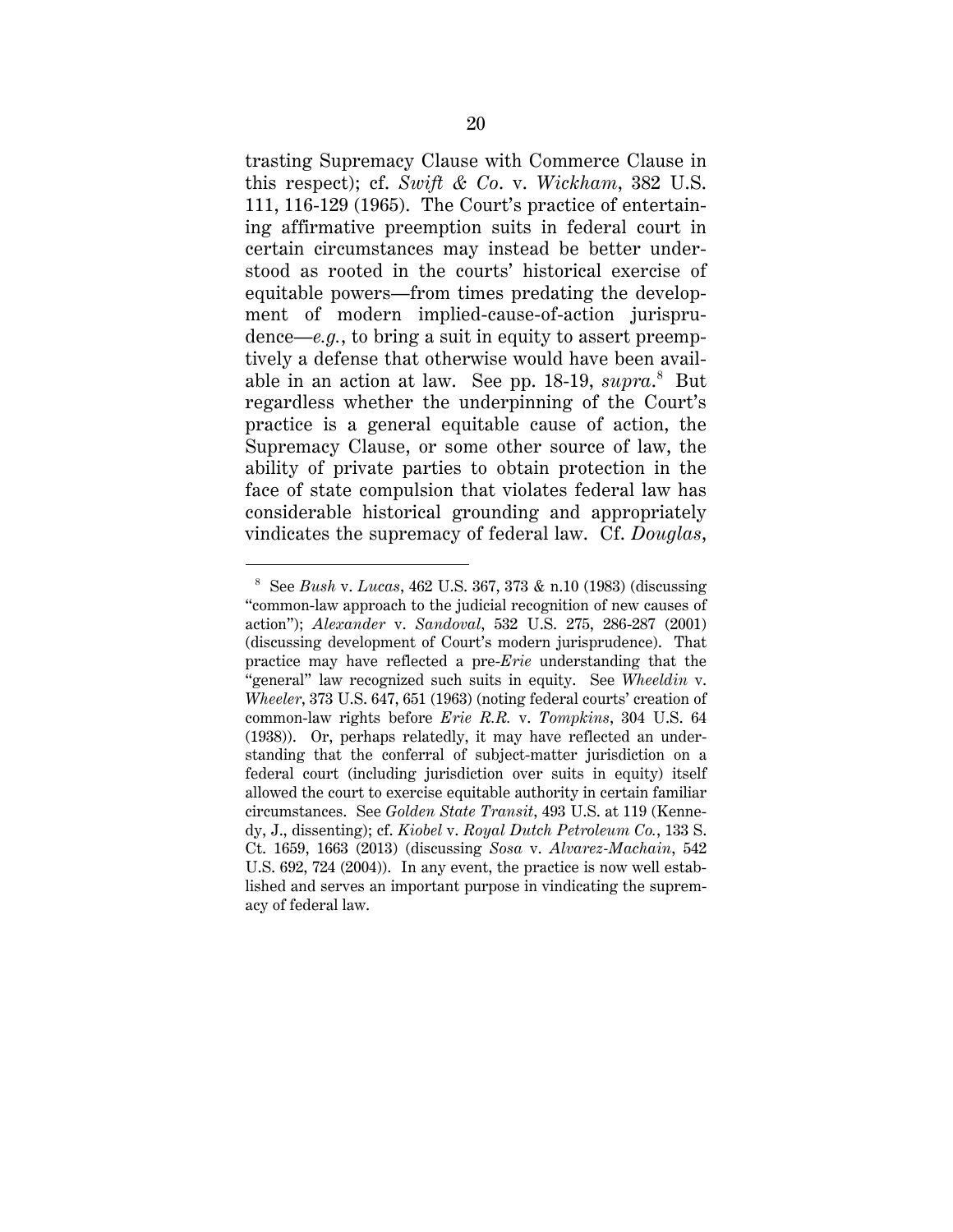132 S. Ct. at 1213 (Roberts, C.J., dissenting) (approving federal courts' "equitable powers to enforce the supremacy of federal law when such action gives effect to the federal rule").

### **C. The Creation Of A Private Cause Of Action To Enforce Section 30(A) Against State Officials Under The Supremacy Clause Would Not Be Appropriate**

To resolve the question presented in this case, the Court need not decide as a general matter if or when a private party can bring a federal nonstatutory cause of action for equitable relief against state officials on preemption grounds—rooted in general equitable jurisprudence, under the Supremacy Clause, or otherwise. Nor need the Court reexamine past cases that reached the merits of preemption claims brought in federal court. We assume for present purposes that a nonstatutory cause of action is properly available to vindicate the supremacy of federal law in certain other circumstances. But there are particular reasons why creation of a private right of action based directly on the Supremacy Clause to enforce the federal statutory provision at issue here would not be compatible with the nature of the statute, the methods for its enforcement, and respondents' claim.

1. First, as a general matter, Section 30(A) is a provision of a cooperative federal-state program enacted pursuant to Congress's Spending Clause authority, and as to which Congress neither provided an express right of action for private parties nor conferred individually enforceable rights. Recognition of a nonstatutory cause of action for Medicaid providers in this setting would be in tension with the nature of the federal-state relationship under Medicaid.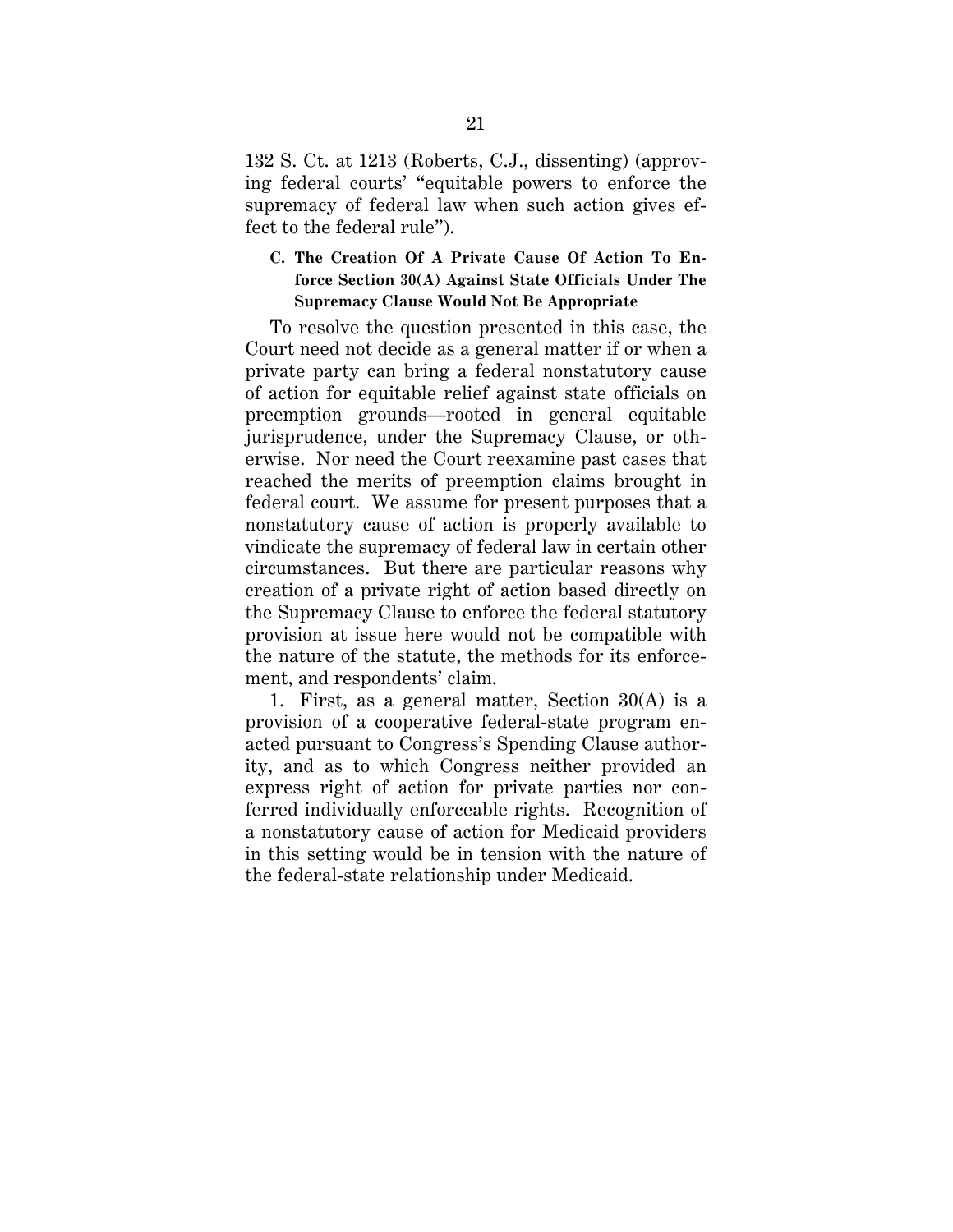This Court has often said that a law enacted pursuant to the Spending Clause operates "in the nature of a contract" between the federal government and the State. *Pennhurst State Sch. & Hosp*. v. *Halderman*, 451 U.S. 1, 17 (1981); see *National Fed'n of Indep. Bus*. v. *Sebelius*, 132 S. Ct. 2566, 2602 (2012) (plurality) (Roberts, C.J.); *Arlington Cent. Sch. Dist. Bd. of Educ*. v. *Murphy*, 548 U.S. 291, 296 (2006). Of course, this Court has also recognized that neither the federal statute itself nor the resulting arrangement with a fund recipient constitutes an ordinary contract. See *Bennett* v. *Kentucky Dep't of Educ*., 470 U.S. 656, 669 (1985).[9](#page-30-0) But private parties who receive payment or other assistance through Spending Clause legislation are in a situation similar to that of third-party beneficiaries. Cf. *PhRMA*, 538 U.S. at 683 (Thomas, J., concurring in the judgment). Under traditional contract principles, third parties have judicially enforceable rights only if they are intended, rather than incidental, beneficiaries of the contract, and only if "recognition of a right to performance in the beneficiary is appropriate to effectuate the intention of the parties." Restatement (Second) of Contracts § 302(1) (1981). When the contract is a government contract, "[t]he distinction between an intention to benefit a third party and an intention that the third party

<span id="page-30-0"></span><sup>&</sup>lt;sup>9</sup> The Act of Congress establishing the joint federal-state program, for example, remains binding law with the full force and preemptive effect of federal legislation under the Supremacy Clause. *E.g.*, *Bennett* v. *Arkansas*, 485 U.S. 395, 397 (1988) (per curiam) (SSA preempts state law providing for attachment of federal benefits paid to state prisoners); *Philpott* v. *Essex Cty. Welfare Bd*., 409 U.S. 413, 417 (1973) (SSA preempts state law requiring reimbursement through payment of federal disability benefits).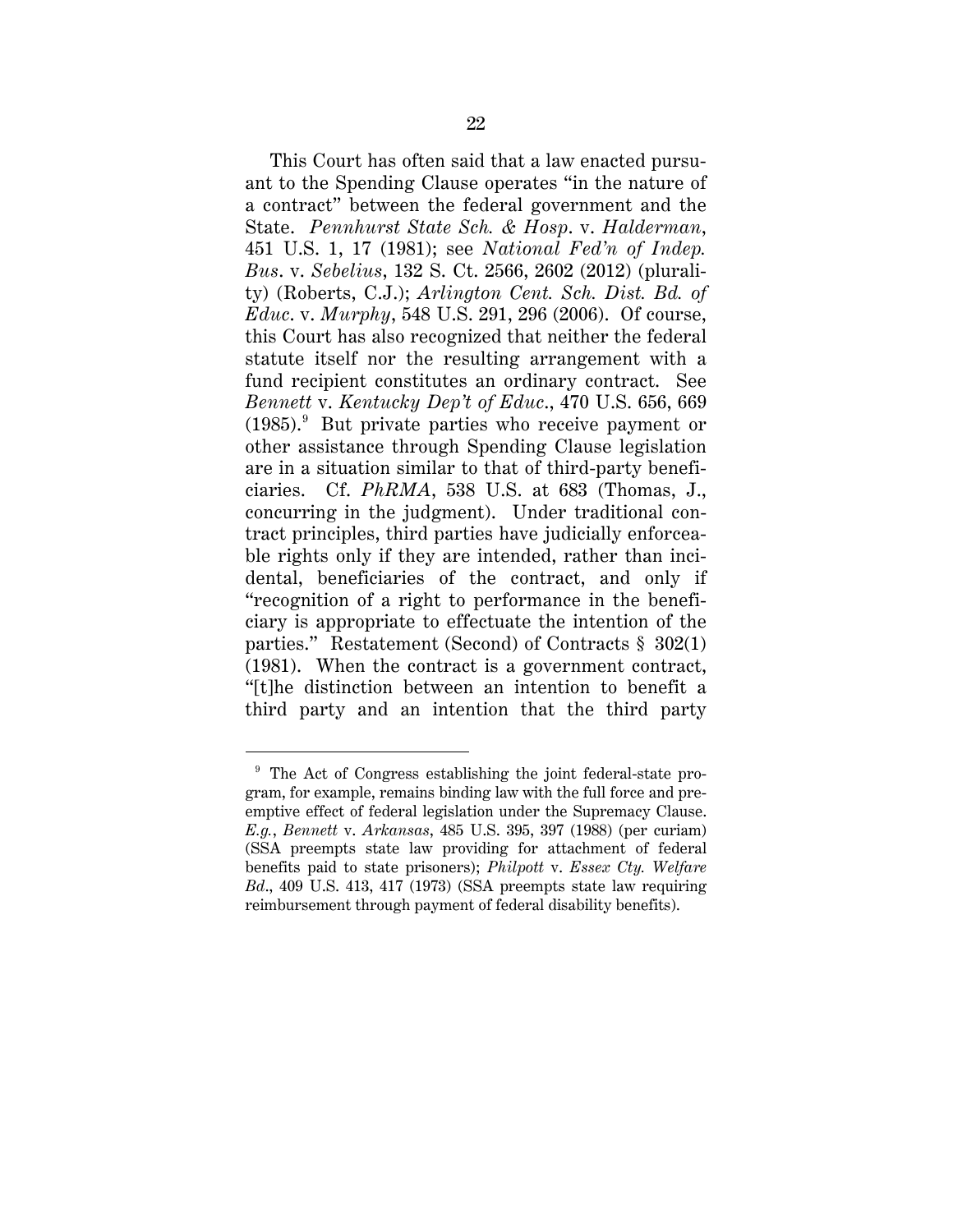should have the right to enforce that intention" is vigorously enforced. 9 John E. Murray, Jr., *Corbin on Contracts* § 45.6, at 92 (rev. ed. 2007); see *German Alliance Ins. Co*. v. *Home Water Supply Co*., 226 U.S. 220, 230-231 (1912). In light of Congress's decision not to confer individual rights or a statutory right of action in a Spending Clause provision like Section 30(A), see pp. 11-15, *supra*, the analogy to third-party beneficiaries counsels against creating a nonstatutory right of action under the Supremacy Clause to enforce that provision.

2. The text and structure of Section 30(A) also confirm that creating or recognizing a private right of action for Medicaid providers against state officials would not be appropriate. Courts of appeals have found Section 30(A)'s commands to be prohibitively "broad and diffuse" in considering potential Section 1983 enforcement. See *Sanchez*, 416 F.3d at 1060; p. 13, *supra*. Those same terms would be no less difficult to interpret and apply in the context of a private suit for injunctive relief brought under the Supremacy Clause or otherwise. Absent more specific guidance about how to measure a State's compliance with the general standards of economy, efficiency, quality of care, and beneficiary access to services, such determinations are ones properly made by HHS through the exercise of its expert judgment and through the mechanisms of its bilateral relationship with the State. See p. 4 n.1, *supra* (discussing proposed HHS regulations to guide and promote state compliance with Section  $30(A)$ ; 42 U.S.C.  $1396a(a)(13)(A)$  (requiring States to have public process for determination of rates for institutionalized care).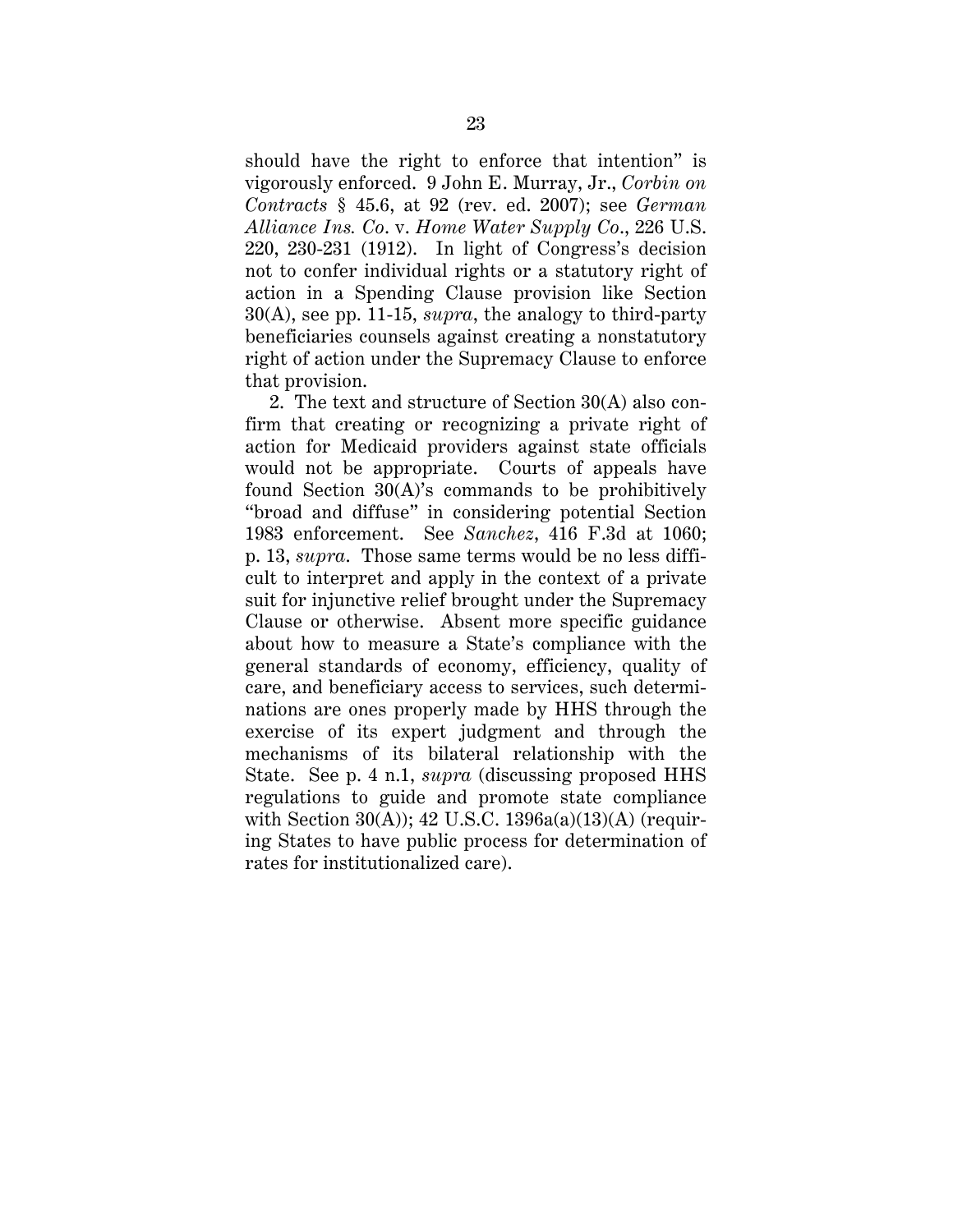As previously discussed (at page 3, *supra*), the Secretary is required to review and approve or disapprove the State's plan and any plan amendments (including HCBS waiver amendments) to ensure compliance with Medicaid Act requirements, including Section 30(A). If the Secretary disapproves a state plan or plan amendment, the State may seek reconsideration. And if the decision is upheld, the State may petition for judicial review in the court of appeals.

Apart from the plan-approval process, if the state plan does not comply with Section 30(A), the Secretary can also undertake a compliance action and withhold federal funds. That administrative process brings to bear "the expertise, uniformity, widespread consultation, and resulting administrative guidance that can accompany agency decisionmaking." *Gonzaga*, 536 U.S. at 292 (Breyer, J., concurring in the judgment). And although the agency's action in approving or disapproving a state plan or amendment is subject to judicial review, the agency's interpretation and application of Section 30(A) are reviewed with substantial deference in such proceedings. See *Douglas*, 132 S. Ct. at 1210; *PhRMA*, 538 U.S. at 672-673 (Breyer, J., concurring in part and in the judgment); accord *Managed Pharmacy Care* v. *Sebelius*, 716 F.3d 1235, 1246-1250 (9th Cir. 2013) (applying *Chevron* deference to interpretation of Section 30(A) reflected in CMS's approval of State plan amendment), cert. denied, 134 S. Ct. 900, and 134 S. Ct. 986 (2014); *PhRMA* v. *Thompson*, 362 F.3d 817, 822 (D.C. Cir. 2004) (same).

By contrast, recognition of a private right of action under the Supremacy Clause would mean that multiple federal courts across different jurisdictions would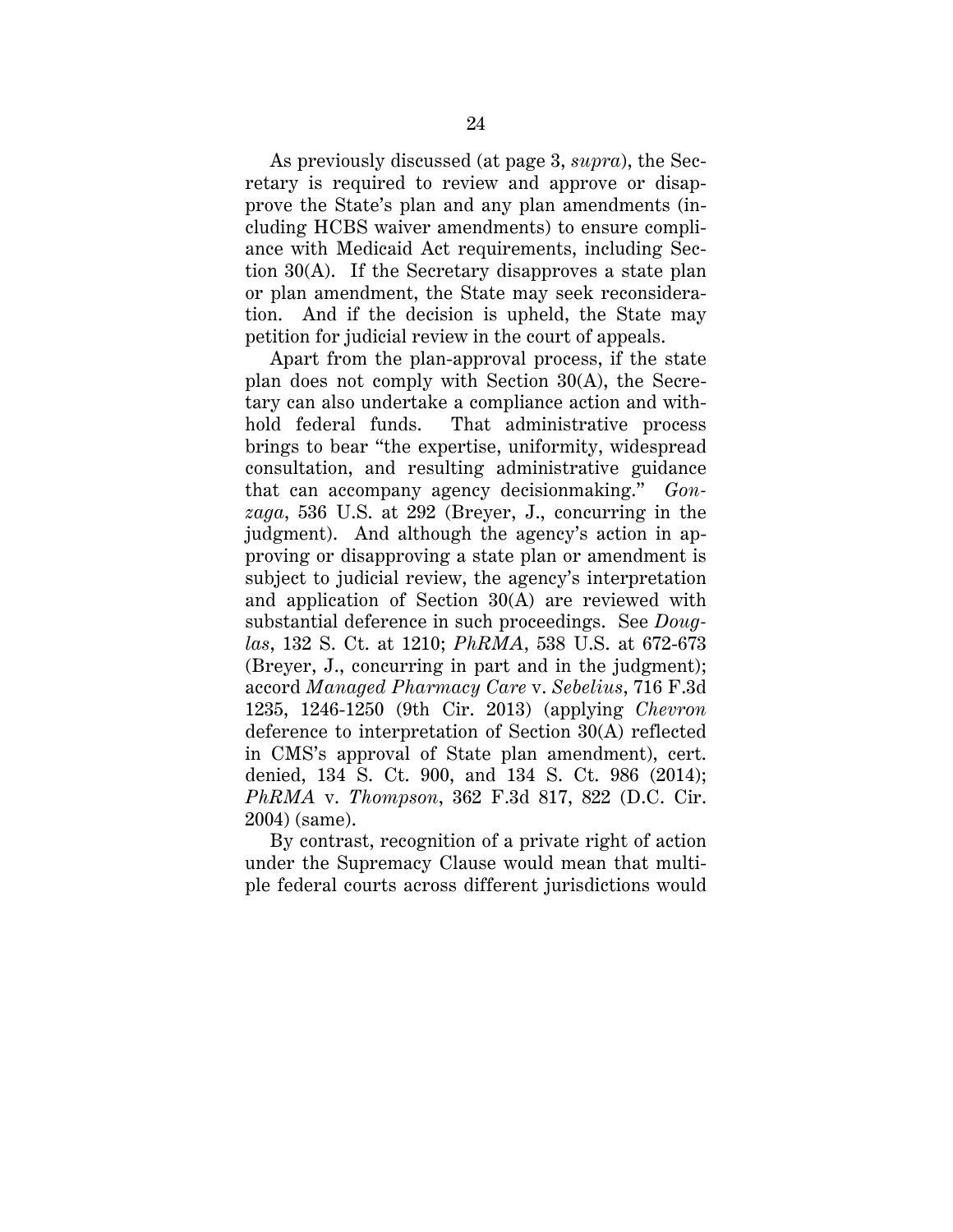similarly (and perhaps simultaneously) be called upon to decide questions of compliance with Section 30(A). Judicial proceedings would move forward on different evidentiary records and would result in different factual findings, which would in turn be reviewable on appeal only under the "clearly erroneous" standard, Fed. R. Civ. P. 52(a)(6). And, as evidenced by the wide array of approaches the courts of appeals have taken in their interpretation of Section 30(A), U.S. Cert. Stage Amicus Br. at 10-11, *Douglas* v. *Indep. Living Ctr.*, *supra* (09-958), the proceedings would risk the development and application of different legal standards. See *Sanchez*, 416 F.3d at 1061 (noting "that exclusive agency enforcement might fit the scheme better than a plethora of private actions threatening disparate outcomes" (quotation marks and citation omitted)).

3. The conclusion that Section 30(A) is not enforceable through a private suit by Medicaid providers is, moreover, consistent with what apparently has been the shared assumption of the Court and Congress that no nonstatutory cause of action is available to challenge actions by state officials on the ground that they are inconsistent with SSA provisions governing state plans under cooperative federal-state programs.

a. In *Thiboutot*, *supra*, this Court first made explicit the conclusion that Section 1983—which renders actionable the "deprivation of any rights, privileges, or immunities secured by the Constitution *and laws*," *ibid.* (emphasis added)—is presumptively available not only to redress violations of the Constitution or of statutes assuring equal protection, but also to redress violations of all federal statutes that confer individual rights, including statutes enacted pursuant to Con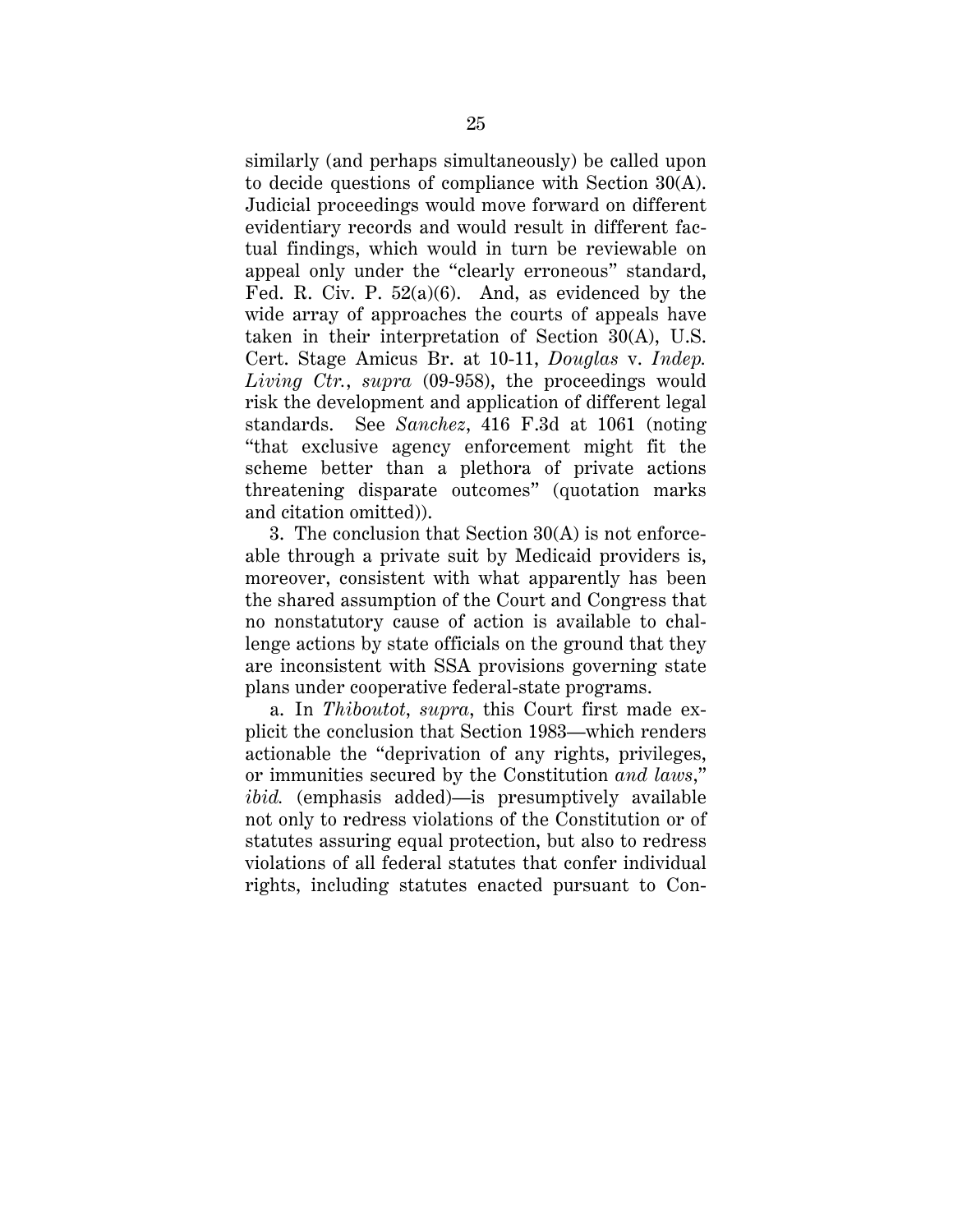gress's Spending Clause authority. In addition to the plain language of Section 1983, the Court looked to its prior cases, which it read as resolving "any doubt" about the scope of the statute. *Thiboutot*, 448 U.S. at 4-5. The Court concluded that those cases, including several involving the SSA, had "relied on the availability of a § 1983 cause of action for statutory claims." Id. at 5-6. In all of those cases, the Court reasoned, Section 1983 "was necessarily the exclusive statutory cause of action because, as the Court held in [*Edelman* v. *Jordan*, 415 U.S. 651, 673-674 (1974)], the SSA affords no private right of action against a State." *Thiboutot*, 448 U.S. at 6.

If a nonstatutory cause of action fashioned under the Supremacy Clause or on another basis had been available, however, the critical premise underlying the Court's reasoning—that the Court's prior SSA cases had removed "any doubt" as to Section 1983's applicability to statutory claims—would have been unfounded. Each of the prior cases equally could have been explained as arising under a nonstatutory cause of action. See *Thiboutot*, 448 U.S. at 6 (string-citing cases seeking prospective relief from state programs alleged to be "inconsistent" with provisions of the SSA). A holding by this Court that a private cause of action *is* available under the Supremacy Clause to enforce provisions of the SSA would thus be in considerable tension with its ruling in *Thiboutot*.

Such a holding would also displace the Court's implied-right-of-action and Section 1983 jurisprudence, which looks to the terms and purposes of the particular statute involved, not to more general and amorphous standards drawn from elsewhere, such as the Supremacy Clause. This Court has previously ex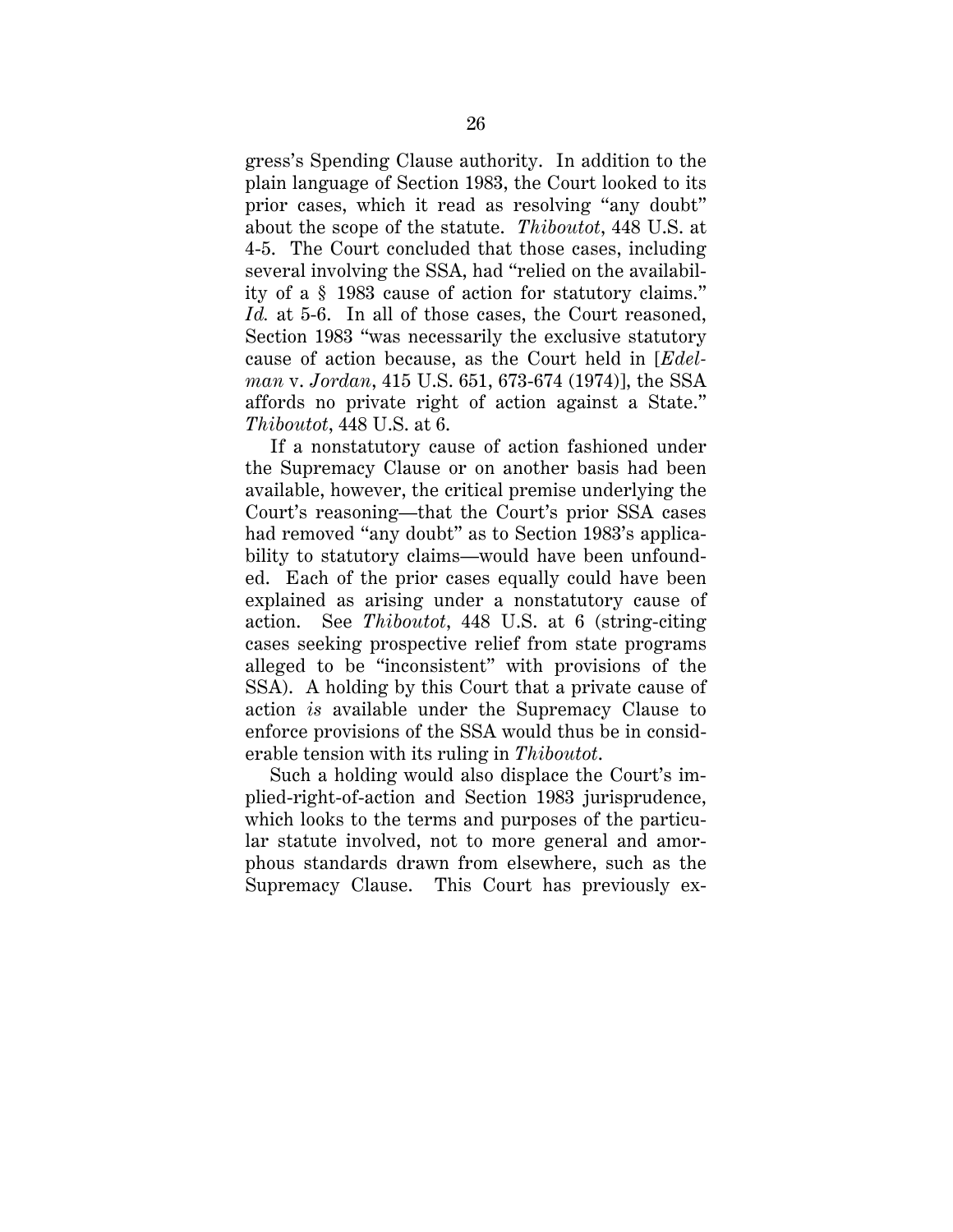pressed similar concerns in declining to recognize an extra-statutory cause of action. For example, in *Astra USA, Inc*. v. *Santa Clara County*, 131 S. Ct. 1342, 1345 (2011), the Court declined to recognize a thirdparty-beneficiary claim to enforce the terms of a contract between HHS and a drug company where the contractual terms were dictated by a federal-state cooperative program enacted under Congress's Spending Clause authority. There, as here, the parties did not dispute that there was no private right of action under the statutory provision at issue; the statute instead vested enforcement authority in HHS. *Id.* at 1347-1348. As a result, to allow a suit on a thirdparty-beneficiary rationale would have rendered meaningless the absence of a private right of action under the statute. *Id.* at 1348. Such a suit, the Court explained, "is in essence a suit to enforce the statute itself." *Ibid.* In those circumstances, the Court concluded, it would make "scant sense" to allow that claim to go forward "[n]o matter the clothing in which [the plaintiffs] dress their claims." *Id.* at 1345 (quoting *Tenet* v. *Doe*, 544 U.S. 1, 8 (2005)) (first brackets in original).

Similar considerations are present here. Under the Ninth Circuit's ruling, private parties who lack a statutory cause of action could simply re-style their suit as a preemption action to enjoin state officials from enforcing a state law that was adopted to implement the State's undertakings pursuant to a federal-state program. In *Suter*, for example, the plaintiffs' claim that the State had not made "reasonable efforts" at family reunification in its judicial proceedings, 503 U.S. at 352, could have been re-pleaded as a claim that the State's inadequate efforts were "preempted" by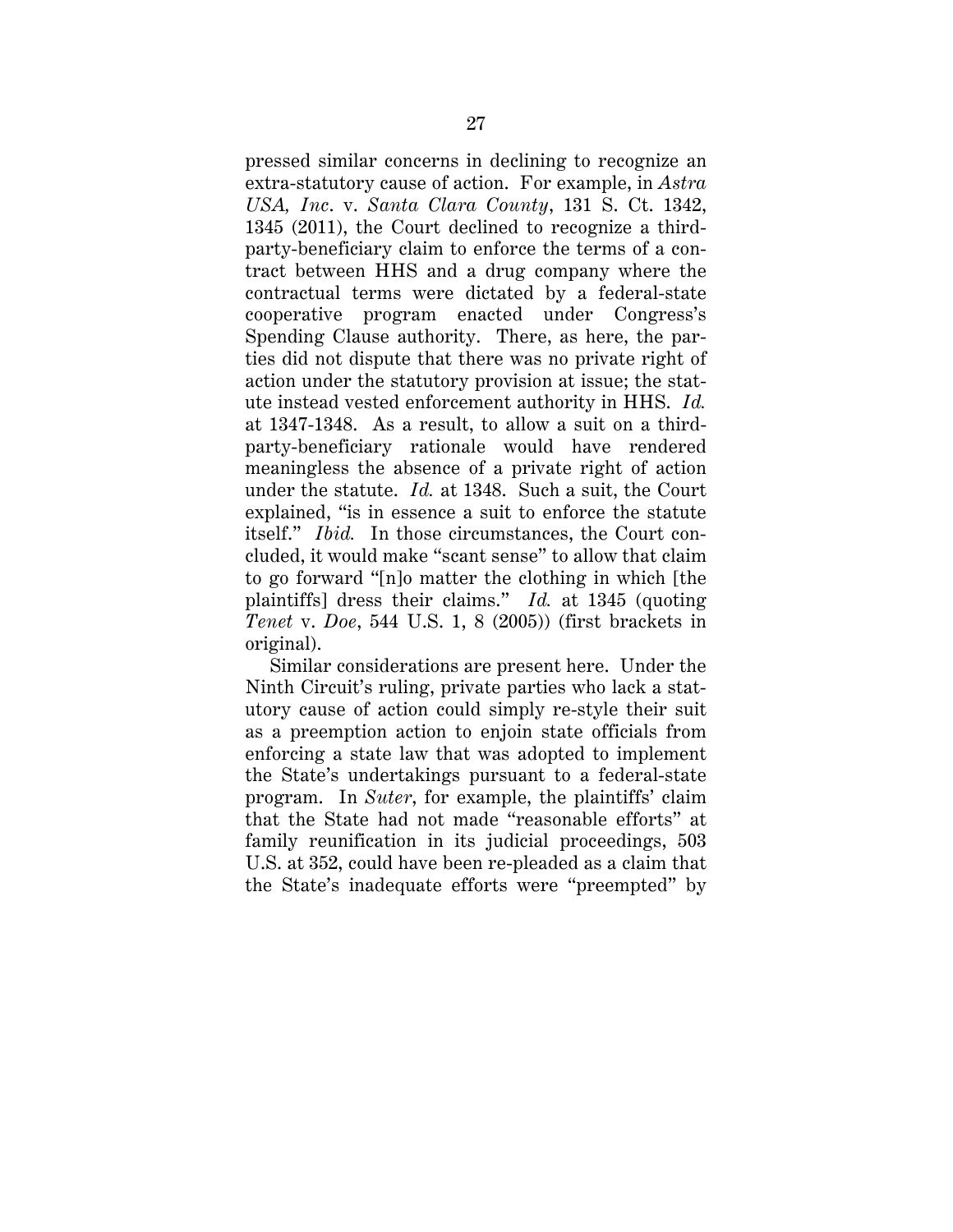the reasonable-efforts provision of the Adoption Act. In *Blessing*, the State's alleged failure to abide by Title IV-D's "substantial compliance" requirements, 520 U.S. at 332-333, would have been cognizable had plaintiffs instead challenged the State's program as "preempted" by the substantial-compliance provision. And in *Alexander* v. *Sandoval*, 532 U.S. 275 (2001), the plaintiffs could have pursued their claim that the State's policy of offering its driving-license examination only in English violated the Department of Justice's disparate-impact regulation, see *id.* at 279, by the simple expedient of filing suit under the Supremacy Clause instead of under Title VI of the Civil Rights Act of 1964.

That respondents here have sought only injunctive relief does not mitigate the inconsistency between private judicial enforcement and the federal-state cooperative scheme that Congress created, where Congress has not conferred individual rights or a private right of action. Significantly, in all of the cases mentioned above, the plaintiffs sought only prospective relief, not damages. *E.g.*, *Suter*, 503 U.S. at 352; *Blessing*, 520 U.S. at 337; *Sandoval*, 532 U.S. at 279; see *Wilder* v. *Virginia Hosp. Ass'n*, 496 U.S. 498, 504 & n.4 (1990). But where Congress *has* conferred legal rights or immunities under such a statute, Section 1983 presumptively supplies an appropriate cause of action for either damages *or* equitable relief, as appropriate.<sup>[10](#page-36-0)</sup> The court of appeals' decision dis-

<span id="page-36-0"></span> $10$  Section 1983 does not provide a cause of action for damages against States or state employees in their official capacity. See *Will* v. *Michigan Dep't of State Police*, 491 U.S. 58, 71 & n.10 (1989). And, unless properly abrogated, sovereign immunity would bar retrospective damages in cases asserting an implied statutory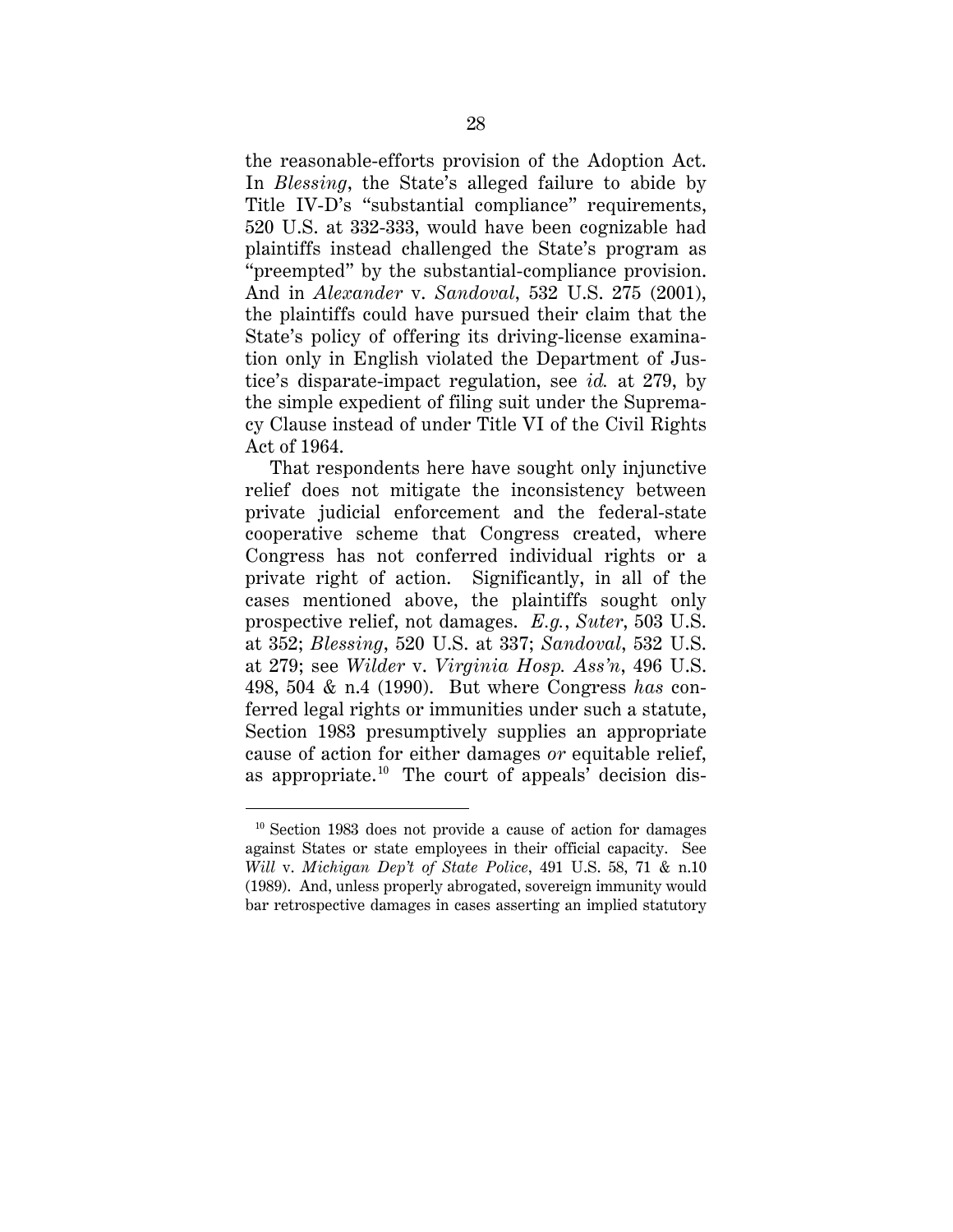places this coherent framework under the Medicaid Act.

b. Subsequent federal legislation reinforces the conclusion that no Supremacy Clause or other nonstatutory cause of action should be recognized in this context. Two identical provisions of the SSA, added by Congress in 1994, point to the conclusion that the SSA is privately enforceable only when a cause of action lies under Section 1983 or is properly implied directly under the statutory provision at issue. After this Court's decision in *Suter*, which held that the "reasonable efforts" provision of the SSA's Adoption Act was not actionable either directly or under Section 1983, Congress adopted amendments to the SSA that provide:

In an action brought to enforce a provision of this chapter, such provision is not to be deemed unenforceable because of its inclusion in a section of this chapter requiring a State plan or specifying the required contents of a State plan. This section is not intended to limit or expand the grounds for determining the availability of private actions to enforce State plan requirements other than by overturning any such grounds applied in *Suter* v. *Artist M.*, 112 S. Ct. 1360 (1992), but not applied in prior Supreme Court decisions respecting such enforceability; provided, however, that this section is not intended to alter the holding in *Suter* v. *Artist M.* that section 671(a)(15) of this title is not enforceable in a private right of action.

 $\ddot{\phantom{a}}$ 

right of action against state officials acting in their official capacity. See *Quern* v. *Jordan*, 440 U.S. 332, 337-349 (1979); *Edelman*, 415 U.S. at 677.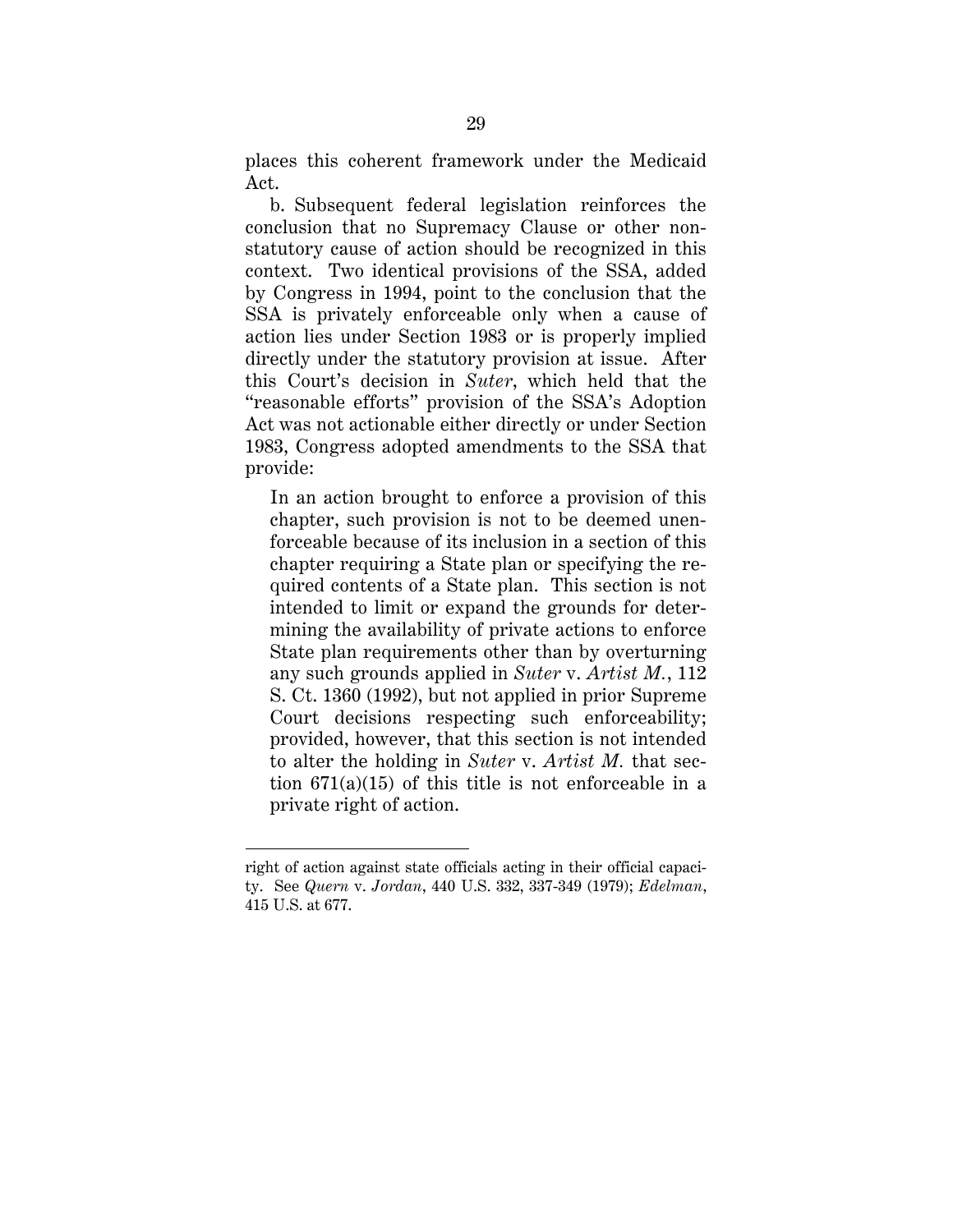42 U.S.C. 1320a-2; see 42 U.S.C. 1320a-10 (similar). The Conference Report explained that "[t]he intent of this provision is to assure that individuals who have been injured by a State's failure to comply with the Federal mandates of the State plan titles of the [SSA] are able to seek redress in the federal courts to the extent they were able to prior to the decision in *Suter* v. *Artist M*." H.R. Conf. Rep. No. 761, 103d Cong., 2d Sess. 926 (1994). The Report also made clear, however, that there was "no intent to overturn or reject the determination in *Suter* that the reasonable efforts clause to Title IV-E does not provide a basis for a private right of action." *Ibid*.

These amendments indicate that Congress, like the Court in *Suter*, was acting on the understanding that a private right of action should be available to enforce the state plan provisions of federal-state programs under the SSA only when such a cause of action is available under Section 1983 or established impliedprivate-right-of-action principles. Where a cause of action is not available under either Section 1983 or the particular SSA provision at issue, the amendments appear to contemplate that the provision simply will not be privately enforceable.<sup>[11](#page-38-0)</sup>

<span id="page-38-0"></span><sup>&</sup>lt;sup>11</sup> In *Wilder*, this Court addressed the Boren Amendment, a former Medicaid Act provision requiring States to make payments based on rates that were "reasonable and adequate to meet the costs which must be incurred by efficiently and economically operated facilities" that provide inpatient hospital, skilled nursing, and other institutional services. 42 U.S.C. 1396a(a)(13)(A) (1988). *Wilder* held that this provision created a right enforceable by Medicaid providers under Section 1983. 496 U.S. at 524. There was widespread criticism of that ruling. See *Governors' Proposal on Welfare and Medicaid: Hearings Before the Senate Comm. on Finance*, 104th Cong., 2d Sess. 88 (1996) (statement of Hon. Donna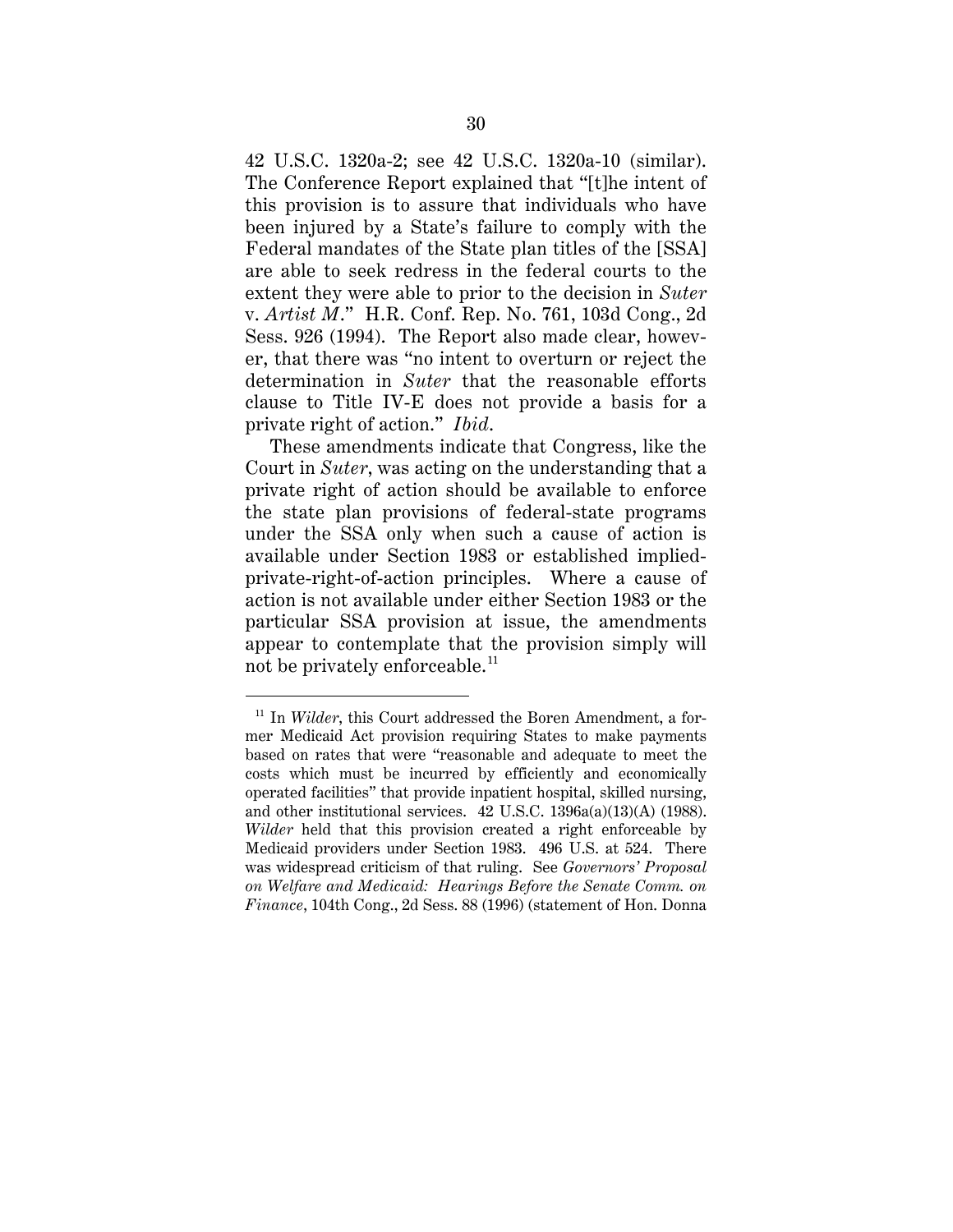4. Finally, respondents here face no affirmative enforcement action by the State, in which federal preemption would be a defense at law. Cf. *Douglas*, 132 S. Ct. at 1213 (Roberts, C.J., dissenting); *VOPA*, 131 S. Ct. at 1642 (Kennedy, J., concurring). Nor do respondents seek immunity from allegedly preempted state regulation that the State seeks to impose on their primary conduct. The allegedly preempted reimbursement rates—or, more precisely, the State's allegedly preempted "failure to amend existing reimbursement rates," Pet. App. 21; see *id.* at 4 n.2—do not regulate respondents' primary conduct. Rather, the rates merely offer providers less money for certain services than what they believe should be paid under the cooperative federal-state Medicaid program. Section 30(A), however, is intended to serve broad and general programmatic interests of the federal government and the State, not to confer reimbursement rights on providers. The reimbursement relationship between a State and a provider is essentially contractual in nature. It would be anomalous for one party to a prospective or existing contract (a provider) to have a legal *right*—a cause of action—to insist that the other party (the State) increase its offer for a future contract or to increase its payments under an existing contract.

 $\overline{a}$ 

E. Shalala) ("We favor the repeal of the Boren Amendment. It has been the provider suits that have driven [States] crazy."). Congress repealed the Boren Amendment and replaced it with a more limited requirement that States provide for public participation in their ratemaking processes for such institutional services. See Balanced Budget Act of 1997, Pub. L. No. 105-33, § 4711, 111 Stat. 507-508 (42 U.S.C. 1396a(a)(13)(A) (cited at p. 23, *supra*)).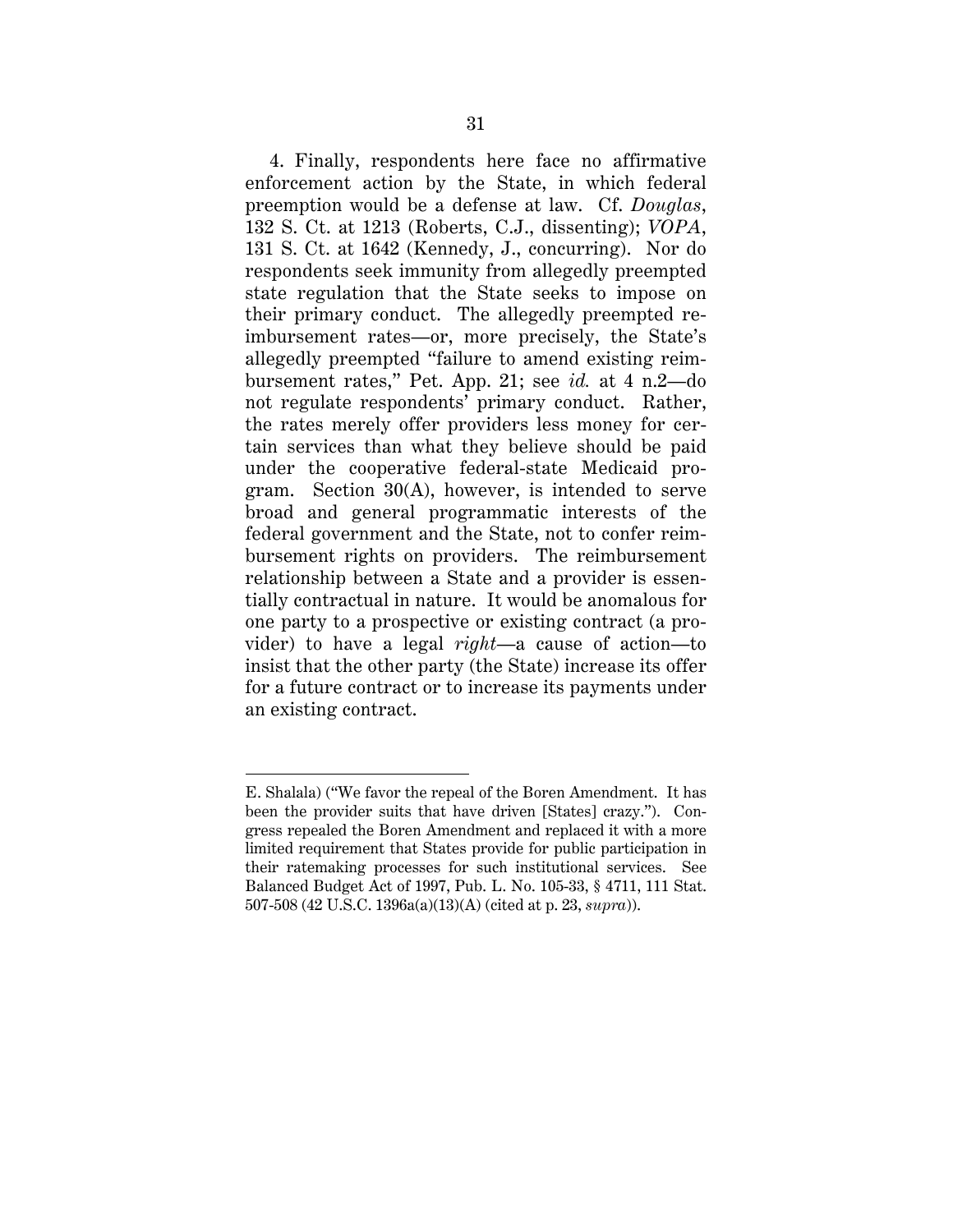By contrast, almost all of the cases relied upon by respondents (see Br. in Opp. 11) and the court of appeals (see *Indep. Living Ctr. of S. Cal., Inc.* v. *Shewry*, 543 F.3d 1050, 1053-1055 (9th Cir. 2008)) involved claims for relief from state-law requirements or other burdens that were allegedly inconsistent with federal law.[12](#page-40-0) In *City of Burbank* v. *Lockheed Air Terminal, Inc*., 411 U.S. 624 (1973), for example, an airport owner sought to enjoin an ordinance imposing a curfew on jet aircraft, alleging that the ordinance was preempted by the Federal Aviation Act. *Id.* at 625-626. In *Ray* v. *Atlantic Richfield Co*., 435 U.S. 151 (1978), tanker vessel operators urged that state regulation of tanker operation and design was preempted by the federal Ports and Waterways Safety Act. *Id.* at 154- 155. And in *Gade* v. *National Solid Wastes Management Association*, 505 U.S. 88 (1992), a trade association of regulated waste-removal businesses sought to enjoin enforcement of a state licensing requirement as

<span id="page-40-0"></span> <sup>12</sup> Since *Gonzaga*, this Court has decided only one case, *PhRMA*, in which a private party sued in federal court to enjoin state officials from enforcing an allegedly preempted state law in circumstances even arguably similar to those here. The basis for the plaintiff's cause of action was not addressed by the Court, cf. 538 U.S. at 683 (Thomas, J., concurring in the judgment), but the case differed in important respects from this one. There, the question was not whether the State had complied with obligations imposed as a condition of receiving federal Medicaid funds, but rather, whether the State's invocation of its Medicaid authority to impose independent regulatory requirements on drug manufacturers was consistent with the Medicaid Act. *Id.* at 649-650. Thus, unlike this case, the state law at issue in *PhRMA* constituted an affirmative exercise of the State's authority to create and enforce what were in essence regulatory requirements governing primary conduct. In bringing suit, the manufacturers were in effect asserting an immunity from those regulations.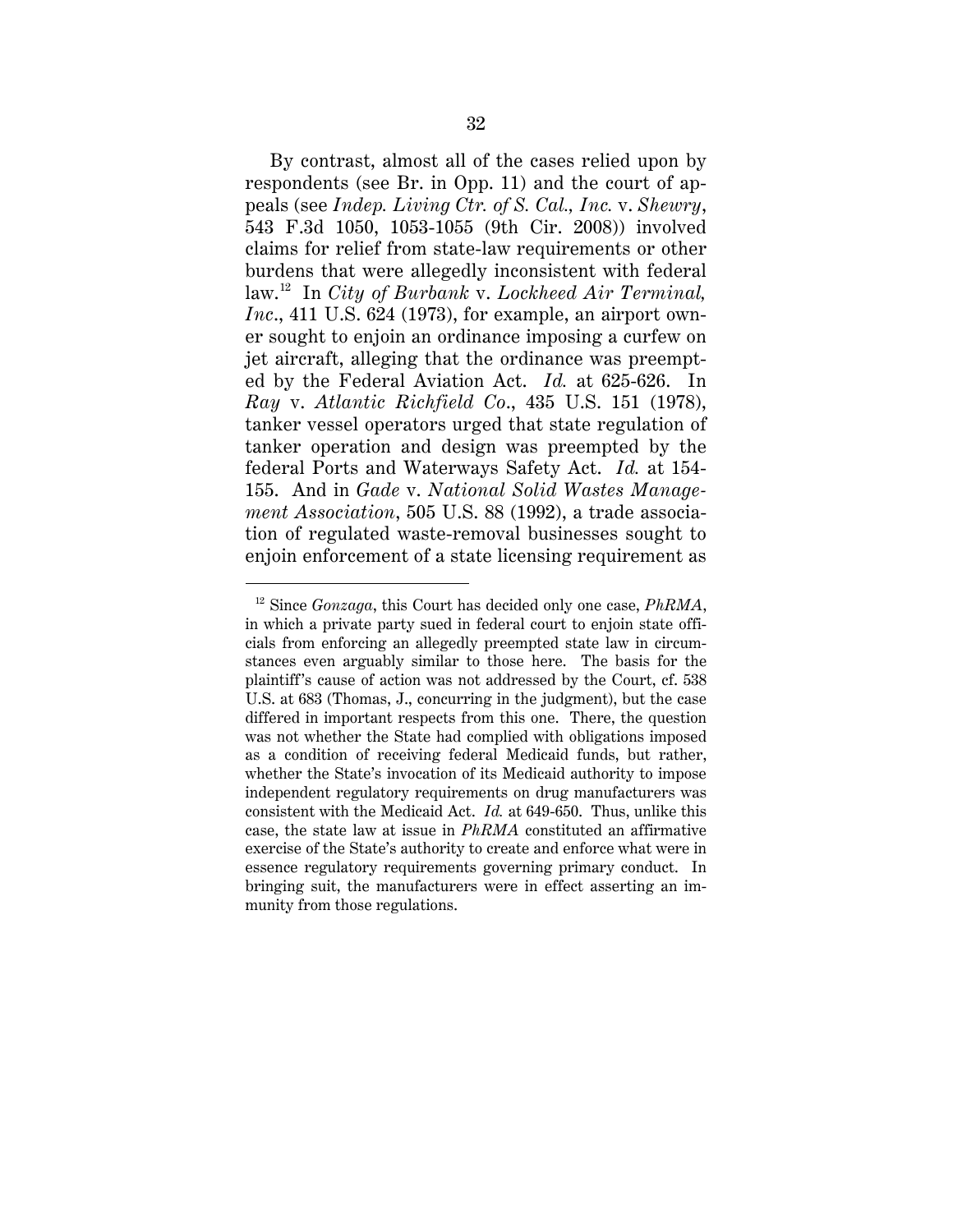inconsistent with federal law. *Id.* at 93-94.<sup>[13](#page-41-0)</sup> Such decisions illustrate the traditional operation of the negative injunction applied in *Ex parte Young* that permits "'the pre-emptive assertion in equity of a defense that would otherwise have been available in the State's enforcement proceedings at law.'" *Douglas*, 132 S. Ct. at 1213 (Roberts, C.J., dissenting) (quoting *VOPA*, 131 S. Ct. at 1642 (Kennedy, J., concurring)); see *Planned Parenthood of Kansas & Mid-Missouri* v. *Moser*, 747 F.3d 814, 829-830 (10th Cir. 2014).

Under the circumstances of this case, respondents cannot avail themselves of that equitable cause of action. They concededly are "not subject to or threatened with any enforcement proceeding like the one in *Ex parte Young*." *Douglas*, 132 S. Ct. at 1213 (Roberts, C.J., dissenting)*.* Rather, respondents "simply seek a private cause of action [that] Congress chose not to provide." *Ibid.*

<span id="page-41-0"></span> <sup>13</sup> See also, *e.g.*, *Verizon Md.*, 535 U.S. at 642-643 (challenge by telecommunication carrier to order of state utility commission); *Lorillard Tobacco Co.* v. *Reilly*, 533 U.S. 525 (2001) (suit by tobacco companies challenging state restrictions on tobacco advertising); *Pac. Gas & Elec. Co.* v. *State Energy Res. Conservation & Dev. Comm'n*, 461 U.S. 190 (1983) (challenge by utilities to conditions on construction of nuclear plants); *Fla. Lime & Avocado Growers, Inc.* v. *Paul*, 373 U.S. 132 (1963) (suit by farmers challenging state law regulating sale of avocados).